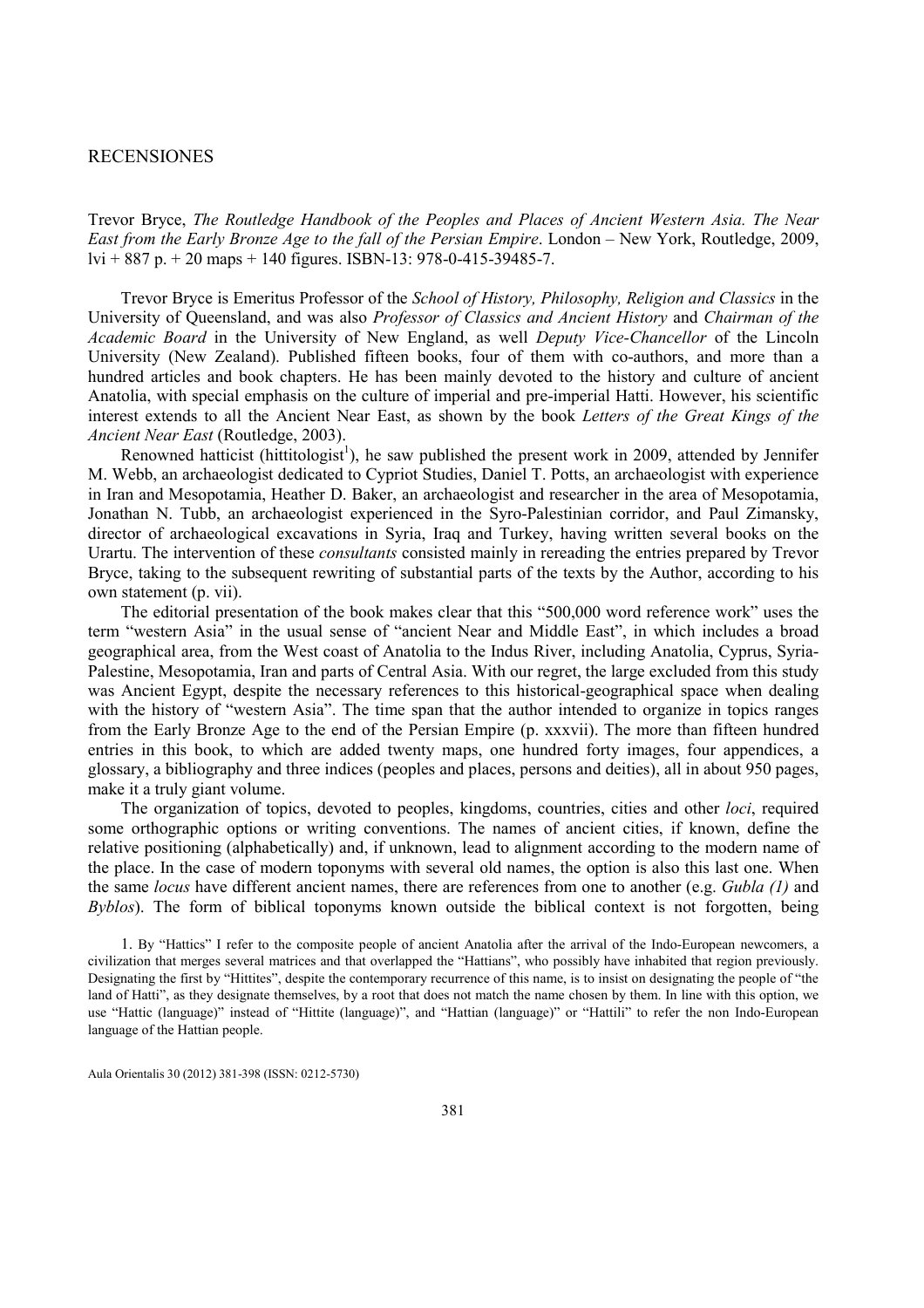mentioned at the beginning of the entry (e.g. Susa (biblical Shushan), Tabal (biblical Tubal), Tayma (biblical Tema)).

Some Mesopotamian names have variations. Lexemes of the Old Babylonian period ending in –um in more recent contexts suffer an apocope of the  $-m$  (e.g.  $Rapiqu(m)$ , Subartu(m), Supru(m)). The names that occur in contexts of syllabic writing are transliterated alphabetically in the so-called broad transcription, i.e., without the usual hyphens of syllabic division and without any determinative (e.g. Hattusa and not URU Ha-at-tu-ša). There's some variety in the transliteration of the fricatives  $-\xi$ -, transliterated in some cases by  $-sh$ – and in other by the simple  $-*s*$ –. The author seems to have used the criterion followed in The Kingdom of the Hittites (Oxford, 2005; cf. op. cit. p. 26), i.e., accepting that the cuneiform  $-\check{s}$ - has a phonetic value of simple  $-s$ – in Hattic (Hittite) names and value of  $-sh$ – in Mesopotamian and Hurrian names. Indeed, the exact sound of  $-\xi$ – in Hattic (Hittite) is not precisely known, and so the graphic option by  $-\xi$ – would avoid a phonetic decision. The cuneiform  $-h$ –, which represents a voiceless velar fricative in Akkadian and in Hattic (Hittite) may perhaps have similar value (or be a pharyngeal fricative), is simply transliterated  $-h$ –. In Ugaritic names, the original Semitic form is not used (e.g. *Baal, Dagan* and not Ba'lu, Daganu). For Greek names, the Author preferred the Latinized forms (e.g. Lycia and not Lykia), with few exceptions, following the practice of the Oxford Classical Dictionary.

Entries are accompanied by brief bibliography, synthetically referenced, sometimes in line with the text, sometimes in the end of the entry, referring to the bibliography at the end of the book or to the works indicated in the initial list of acronyms and abbreviations. The final bibliography has the form of an aggregate list, without distinguishing, by sections, the primary sources and the other scientific literature. Significant portions of the entries, in addition to support in historical sources, were based on known reference works of the Ancient World, like The New Encyclopedia of Archaeological Excavations in the Holy Land, The Oxford Classical Dictionary, The Oxford Encyclopedia of Archaeology in the Near East, The Princeton Encyclopedia of Classical Sites, Anchor Bible Dictionary and the Reallexikon der Assyriologie und Vorderasiatischen Archäologie.

The problems of chronology could not pass unnoticed in a work of this magnitude. Despite the relative consensus about the chronology of the  $1<sup>st</sup>$  millennium BC, with the exception of the chronology of Urartu, that remains highly disputed, the situation demanded a choice of one of several possibilities in chronology, especially in a work like this, that addresses a wide geographic area. In this matter, Trevor Bryce followed the Dictionnaire de la Civilisation Mésopotamienne of Francis Joannès (Robert Laffont, 2001). The chronological notes written in the text of the entries are supplemented by a synthetic General *Chronology* at the end of the work, beginning in the Neolithic period  $(9<sup>th</sup>$  millennium BC) and ending in the "Arab period"  $(7<sup>th</sup>-11<sup>th</sup>$  centuries AD), and also with a list of royal dynasties, beginning in the Early Bronze Age and ending in the Persian period, indicating dates, some naturally more conjectural than others. The Appendix III also contains a discussion of Urartian chronology, written by Paul Zimansky.

The entries concerning archaeological *loci* sometimes refer to the maps presented at the beginning of the work or inserted into specific entries, being given information about the archaeological finds, either on the dates of the excavations, whether on the chronological importance of artefacts, including ceramic. The chronological indications in entries concerning toponyms often refer to a wider historical period (e.g. Early Bronze Age, Iron Age). The historical context of place names is also examined, establishing the interconnection of archaeological data with the written sources. In the entries concerning mountains and rivers, the historical context and source citations are also indicated (e.g. Granicus river, Panaru mountain). The people names are not limited to populations historically and archaeologically attested: some legendary people have their own entry (e.g. *Cauconians, Keteioi, Solymians*). Some entries are accompanied not only by maps and photographs of *loci* but also by photos of archaeological artefacts (e.g. Sumer).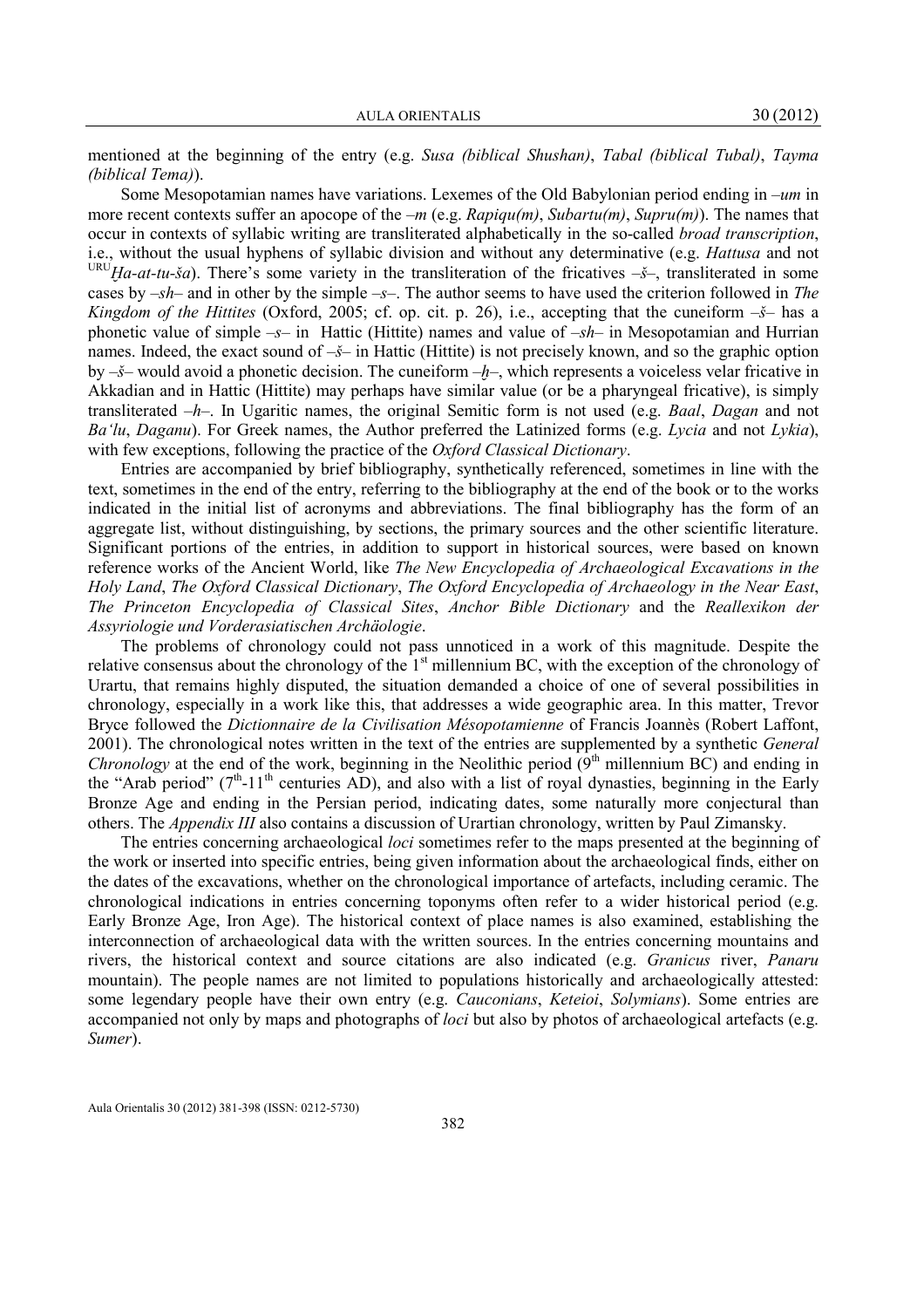The nine pages of *Glossary* inserted before the *General Bibliography* clarify the semantic content of archaeological designations (e.g. acropolis, apadana, bit hilani, tell, tholos, ziggurat), specific historical sources (e.g. Cyrus Cylinder, 'Tawagalawa' letter, Telipinu Proclamation), titles or official positions (e.g. līmu, sukkalmah), periods (e.g. Early Dynastic period, Hecatomnid dynasty, Sargonic period) and even linguistic explanations (e.g. Akkadian language, aphaeresize). This Glossary also serves to elucidate some topics of Egyptian and Greek cultural areas, excluded from the main objective of the work but inevitably intertwined with the core business of this handbook (e.g. Athenian Confederacy, cartouche, Linear B, Mycenaean, Papyrus Harris, Shishak, Udjahorresnet).

Enriching supplement of the work are the sixteen pages of the Historical Overview, a summary of the wider historical context of the Ancient Near East, arranged in large periods (Early Bronze Age, Middle Bronze Age, Late Bronze Age, Iron Age, Anatolia and Cyprus in the First Millennium and The Neo-Babylonian and Persian Periods). There you notice the special attention given by the Author to the Anatolian area: the section entitled *Late Bronze Age* is almost entirely dedicated to the Anatolian universe and its relations with Assyria and Egypt, and the heading of the section Anatolia and Cyprus in the First Millennium speaks for itself. Such orientation is not surprising, given the long experience of the Author in the Anatolian Studies.

In short, with this colossal work, Trevor Bryce gives an enormous contribution to the Ancient Near East Studies. Its usefulness for Sumerology, Assyriology, Hattic Studies (Hittitology), Ugaritology, Biblical Studies and related areas of research seems undeniable.

> João Paulo Galhano History Center, Ancient History and Global Memory, University of Lisbon

Giovanni Garbini: Scrivere la storia d'Israele. Biblioteca di storia e storiografia dei tempi biblici 15. Brescia: 2008. 357 pp. – ISBN: 978-88-394-0755-9.

22 años después de la publicación de su ya clásico Storia e ideologia nell'Israele antico (Brescia 1986), Giovanni Garbini nos ofrece una nueva monografía centrada en la Historia Antigua de Israel. Ahora, como entonces, y tras las fuertes controversias surgidas en el ámbito de la historiografía bíblica durante la década de 1990, Garbini ha escrito un trabajo sumamente original, plagado de interpretaciones novedosas, a veces polémicas, a veces excesivamente especulativas, pero siempre muy sugerentes.

El trabajo se estructura en nueve capítulos y un apéndice, abarcando un espectro cronológico amplísimo, que va desde los orígenes de Israel en el segundo milenio a.n.e. hasta la época romana. A continuación detallamos el título y la paginación de cada uno de esos capítulos: "Prima della Palestina" (pp. 15-38); "L'insendiamento in Palestina" (pp. 39-56); "Ascesa e crisi del regno di Israele" (pp. 57-95); "La nascita di Giuda e la fine del regno di Israele" (pp. 96-125); "Il regno di Giuda" (pp. 126-171); "L'esilio e la fine della monarchia" (pp. 172-197); "I secoli senza storia" (pp. 199-236); "La reazione all'ellenismo e il nuovo stato ebraico" (pp. 237-274); "Gli ebrei e Roma" (pp. 275-309).

 Desde un punto de vista metodológico el presente libro lo podemos considerar como un trabajo perfectamente clásico dentro del ámbito de los estudios bíblicos. Garbini parte siempre de la estructura cronológica y narrativa que ofrece el propio texto bíblico, y complementa su estudio con la inclusión de la información epigráfica y extra-bíblica que considera oportuna dentro de cada apartado. Por el contrario, apenas hace uso de la información arqueológica y nunca tiene en cuenta perspectivas de análisis diferentes de la estrictamente basada en la filología. La gran novedad de su trabajo radica en la interpretación tan personal que realiza de unos datos ya conocidos por todos los especialistas. Algunos ejemplos de ello los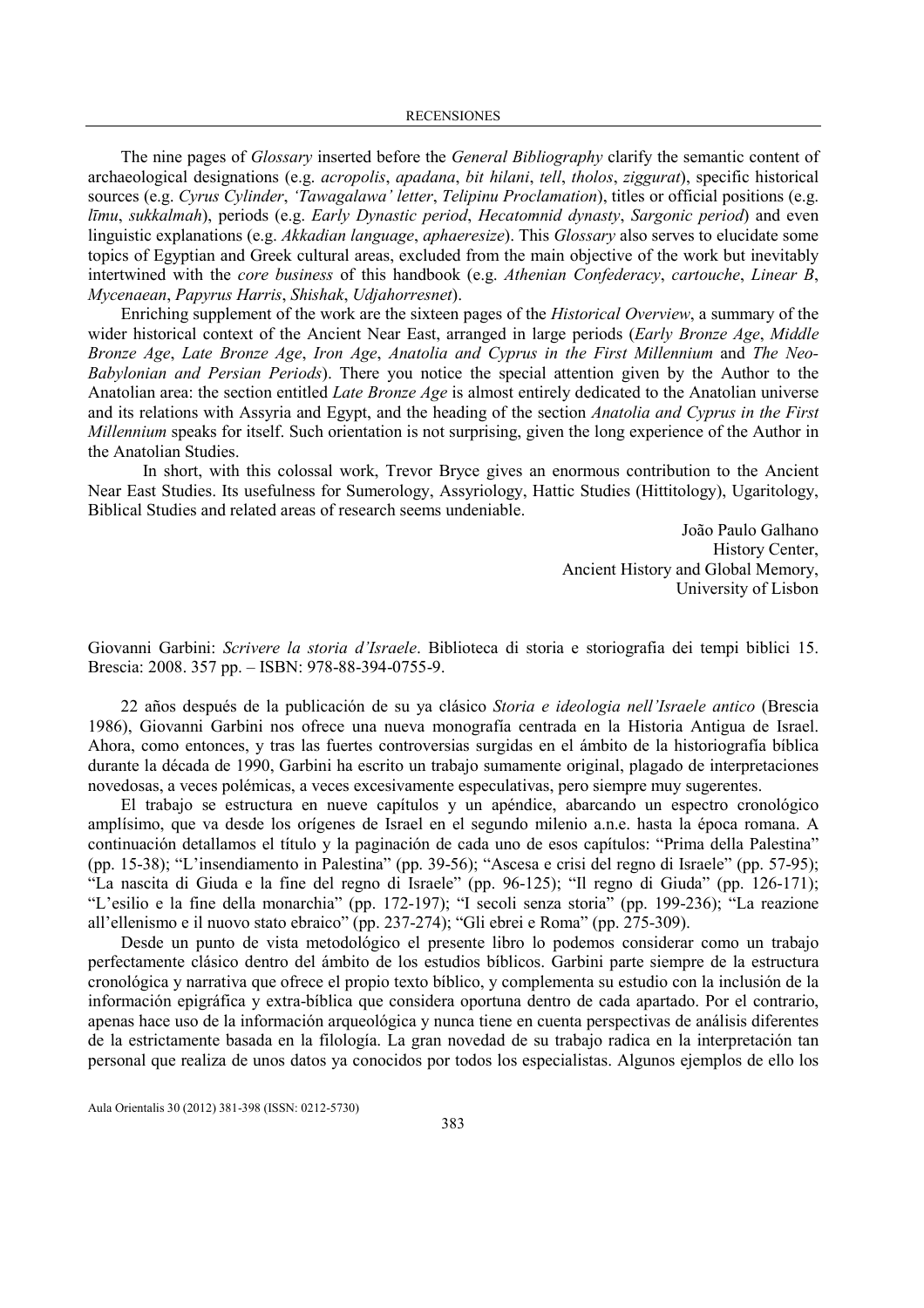encontramos en los vínculos que establece entre la proto-historia de Israel y los ambientes semi-nómadas amorreos y arameos de la Siria del segundo milenio (capítulo 1), en el origen arameo que propone para Omrí y el nombre de su capital, Samaría (capítulo 3), o bien su teoría acerca del reinado en Judá del amonita Hananel, reinado que en su opinión debe intercalarse entre los periodos de Ezequías y Josías (capítulo 5).

 Con toda certeza, el libro de Garbini no satisfará a los defensores de una visión más tradicional de la Historia Antigua de Israel, por considerarlo excesivamente especulativo y crítico. Pero a buen seguro, tampoco los más significados defensores de las posturas minimalistas lo celebraran como si se tratara de un trabajo propio, básicamente por la poca atención prestada a la arqueología, a los enfoques antropológicos y sociológicos, etc. En cualquier caso, la aportación de Garbini sin duda debe ser bienvenida por lo original y sugerente de muchas de sus propuestas.

 A continuación detallamos algunas cuestiones puntuales con las que discrepo o de las que considero existen opciones alternativas preferibles.

En p. 15 n. 1 al hablar sobre el semi-nomadismo en los textos de Mari Garbini remite únicamente a la obra clásica de J. R. Kupper, Les nómades en Mésopotamie au temps des rois de Mari, Paris 1957. Aún aceptando que se trata de un trabajo fundamental, lo cierto es que en las últimas décadas el avance espectacular que se ha producido en el estudio de la documentación de Mari obliga a tener en cuenta nueva bibliografía para comprender de forma correcta esa cuestión. Véanse, entre muchos otros, los trabajos publicados por Jean-Marie Durand y su equipo en Ch. Nicolle (ed.): Amurru 3. Nomades et sédentaires dans le Proche-Orient Ancien, Paris 2004.

En p. 19s. Garbini se refiere a los suteos mencionados en las cartas de Amarna como un grupo étnico bien definido. Sin embargo, es muy posible que en dicho archivo el término "suteo" en realidad se utilice sin connotaciones étnicas de ningún tipo, sino simplemente como una forma de referirse de manera genérica a los pastores nómadas.<sup>2</sup>

En p. 22, al comentar la inscripción RIMA 3 A.0.102.2 (monolito Kurkh), en la que se describe la batalla de Qarqar del 853 a.C., Garbini considera dos posibles interpretaciones para la mención del topónimo KUR mu-uṣ-ra-a-a en la línea 92. La primera, descartada por Garbini, es la interpretación clásica que ve allí una referencia a la participación de tropas egipcias en la gran coalición antiasiria. La segunda posibilidad, propuesta por el propio Garbini, prefiere entender ese topónimo como la supuesta referencia al país de Musri, situado en la amplia zona esteparia de la Siria septentrional. En este sentido, sin embargo, me sigue pareciendo mejor opción la propuesta de André Lemaire, quien interpretaba mu-uṣra-a-a como un error del escriba por *șu<sup>1</sup>-mu<sup>1</sup>-ra-a-a*, por lo que en realidad se trataría de una referencia al país fenicio de Sumur.<sup>3</sup> Dicha posibilidad encaja de forma perfecta con la lógica geográfica del texto, ya que Ṣumur aparece mencionada precisamente entre los territorios fenicios de Biblos e Irqatu.

 En p. 39, al hablar de la depresión demográfica y el abandono de los asentamientos de la región de la estepa transjordana y de las zonas altas de Palestina a finales de la Edad del Bronce, Garbini remite al trabajo de M. Liverani, Antico Oriente, Bari 1988, p. 541ss. Existe, sin embargo, otro trabajo más reciente, específico y fácilmente accesible del mismo autor sobre esa cuestión: M. Liverani, Oltre la Bibbia, Bari 2003, pp. 5ss.

 A menudo Garbini es muy impreciso a la hora de referirse a las fuentes primarias de las que está hablando. Un buen ejemplo lo encontramos en p. 55 donde informa con cierto detalle de un documento que identifica únicamente como "una lettera mandata al re di Ugarit". Por su descripción de la carta

<sup>2</sup>. Sobre esta cuestión véase J. Vidal, "Sutean Warfare in the Amarna Letters", en J. Vidal (ed.): Studies on War in the Ancient Near East, Münster 2010, p. 95s., con bibliografía.

<sup>3.</sup> A. Lemaire, "Joas de Samarie, Barhadad de Damas, Zakkur de Hamat. La Syrie-Palestine vers 800 av. J.-C", Eretz-Israel 24 (1993), p. 152.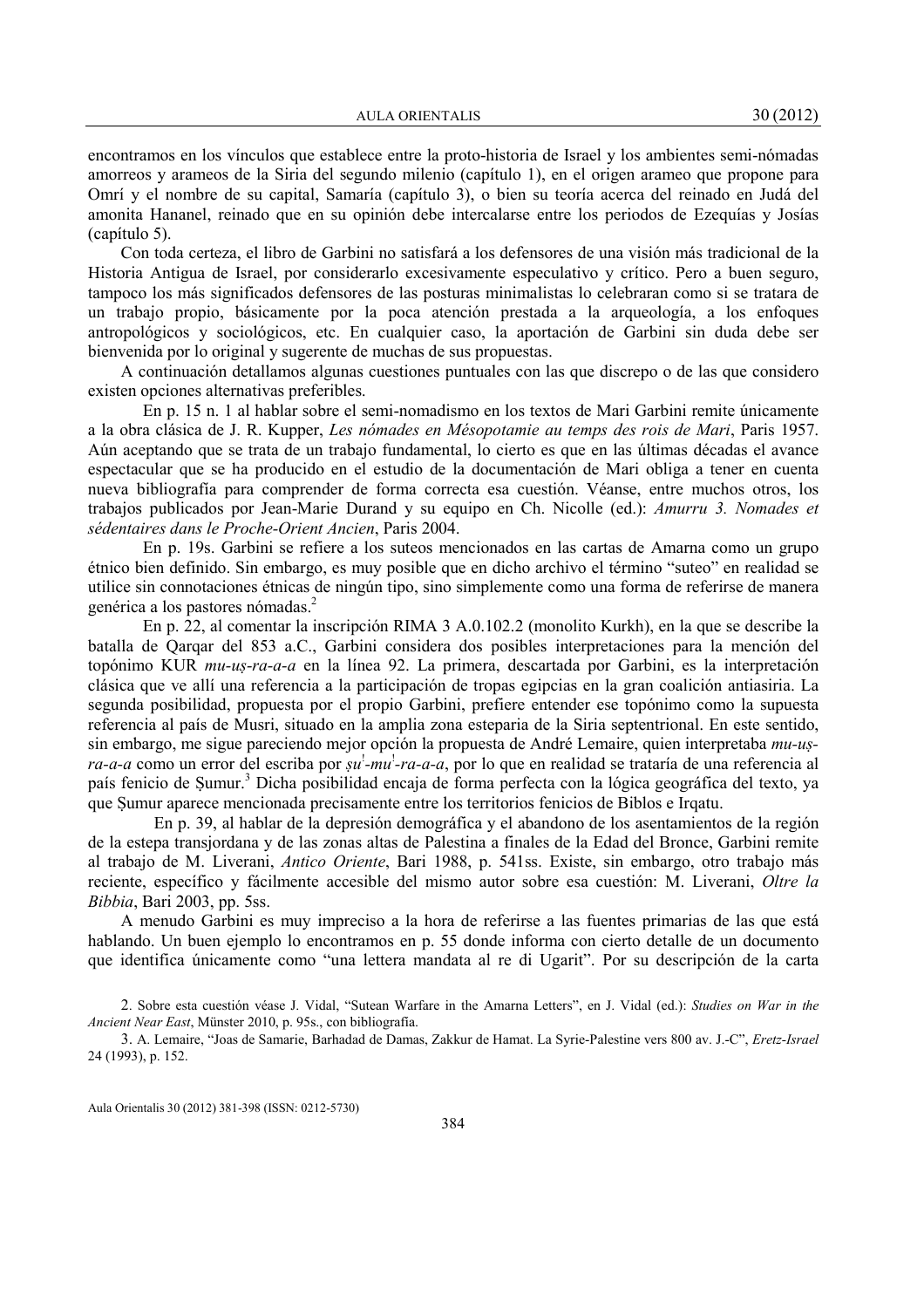sabemos que se trata de RS 34.129 = RSOu 7 12. No cabe duda que esa frecuente imprecisión de Garbini, tal vez debida a imperativos editoriales, resulta un serio obstáculo para todo aquel lector no familiarizado con la documentación ugarítica que, sin embargo, pretenda consultar dicho texto.

> Jordi Vidal Universitat Autònoma de Barcelona

John F. Healey, Aramaic Inscriptions and Documents of the Roman Period. «Text Book of Syrian Semitic Inscriptions» IV. New York: Oxford University Press, 2009, xvii+369 pp. ISBN: 9780199252565.

Los trabajos del autor de la presente obra, ya en la modalidad artículos o bien en formato de libros, no han dejado indiferente a ninguno de sus lectores desde sus primeras publicaciones. El conocimiento de los materiales y de su contexto, la inteligencia de los planteamientos y sus correspondientes desarrollos, la pericia y la profundidad de los análisis, además del rendimiento de sus hipótesis, no exentas algunas de ellas de controversia académica, hacen que sus publicaciones a lo largo de una ya rica carrera profesional sean una garantía, un aval en toda regla de los estudios que nos ofrecen sus trabajos.

Ése es, también, el caso de la obra que ahora reseñamos. El volumen ha sido estructurado en siete capítulos, que se hallan precedidos de un prefacio (pp. v-viii), los agradecimientos (p. ix), un listado de las diez ilustraciones y un mapa que figuran en el libro (pp. xiii-xiv), una lista de abreviaciones y otras convenciones (pp. xv-xvii), los tipos de referencias de las ilustraciones, los símbolos utilizados y la transliteración utilizados (p. xvii), seguidos de las figuras y las láminas que ilustran el estudio de las inscripciones (pp. 311-328), los índices léxicos (pp. 329-348) y la bibliografía utilizada (pp. 349-369).

El libro fue inicialmente concebido como el volumen cuarto de la serie 'Text Book of Syrian Semitic Incriptions' (TSSI) de John C. L. Gibson, aparecida en tres volúmenes en esta misma editorial entre los años 1971 y 1982. De acuerdo con el carácter programático de aquellos tres volúmenes de la serie TSSI, el propósito del autor se ha centrado en ofrecer una colección introductoria de los materiales inscripcionales a los que acompaña un comentario ceñido en todo momento a las cuestiones principales que suscita el contenido de los textos de las inscripciones. Como quiera que algunos de los materiales estudiados ya fueron analizados con anterioridad, la intención del autor no ha sido en ningún momento la de ofrecer una mera reedición, sino de ofrecer una edición-estudio a través del prisma de los conocimientos que el autor ha ido adquiriendo en estos años.

Así las cosas, el marco de este corpus de inscripciones, y textos fijados sobre papiro, pergamino y madera en su caso, no es otro que el de presentar una selección introductoria de inscripciones labradas sobre piedra, incluidos los mosaicos, así como materiales blandos (papiro, pergamino y madera) en variedades dialectales de arameo medio: nabateo, judeo-palestinense, siriaco, palmireno y hatreo. El libro, así lo reconoce el autor, sigue en cierto modo el procedimiento adoptado en otras conocidas obras que han precedido a la del autor: v.gr. las de Cooke (1903), Gibson (1971-82) y Donner-Röllig (1968-71).

Los siete capítulos que constituyen el nudo del libro se suceden del modo y de acuerdo con los contenidos que sucintamente explicitamos a continuación:

El primer capítulo ('Introducción histórica y cultural', pp. 1-25) nos ofrece un completo panorama de los contextos histórico (pp. 2-18) y cultural (pp. 18-25) de los textos estudiados. En él, el autor realiza un productivo recorrido a través de los principales hitos históricos que enmarcan a los objetos materia de estudio. Para ello ha seguido un planteamiento de corte general, que se circunscribe en cada caso al ámbito inmediato concreto de cada una de las selecciones de los textos escogidos: la Nabatea, Judea, Palmira, Edesa y Ḥaṭra.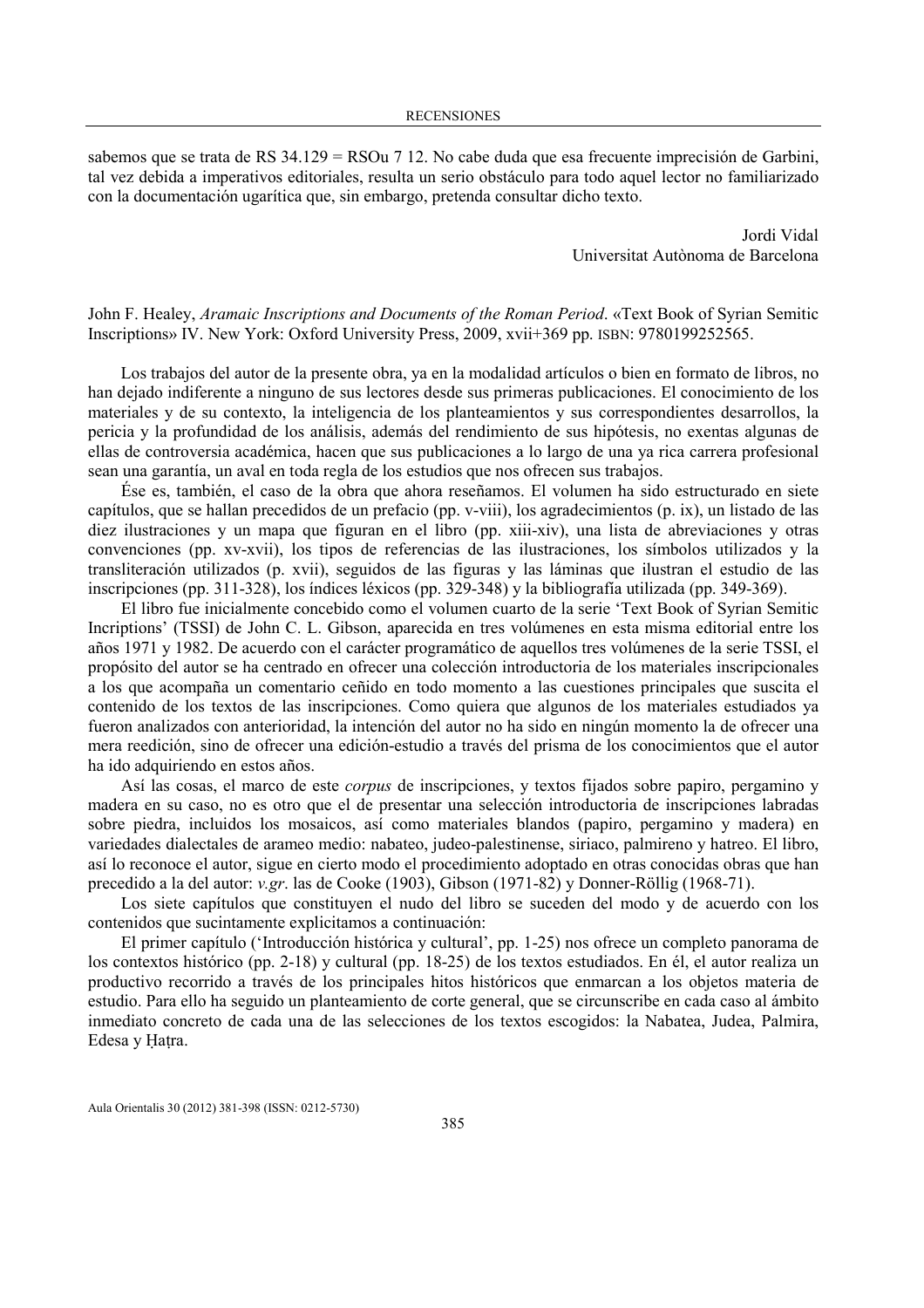AULA ORIENTALIS 30 (2012)

Suculentas son en este primer cap., además de las páginas dedicadas al contexto histórico, las referidas a los diversos ámbitos culturales de las inscripciones. En ellas el autor indaga aspectos tan importantes como el alfabetismo y la etnicidad de los grupos y personas que figuran en las inscripciones en los que el componente lingüístico bilingüe y la diversidad étnica cobran carta de actuación propia; igualmente interesantes son los aspectos jurídicos y religiosos descritos, en los que los componentes sincréticos, sobre todo en el segundo caso, ofrecen una serie de elementos de estudio cruciales que contribuyen de forma decisiva a la construcción de la realidad de/en la que surgieron los textos objeto de análisis en el volumen. Este primer capítulo se cierra con una nota sobre la datación de las piezas y los calendarios utilizados en éstas (pp. 24-25).

El capítulo segundo ('Introducción epigráfica y lingüística', pp. 26-51), al igual que sucede en los cinco restantes que le siguen, ha servido al autor para presentar el conjunto de la selección epigráfica y el marco lingüístico correspondiente a cada uno de los grupos de materiales escogidos. Para ello, el autor ha analizado los materiales (pp. 26-27) y los sistemas de escrituras respectivas: nabatea, 'judía', palmirena, siriaca y hatrea (pp. 27-32), a las que el autor acompaña con un cuadro sinóptico comparativo de los distintos tipos de escritura utilizados en los textos (pp. 30-31).

La lengua de los materiales epigráficos también centra la atención del autor. Se trata de conocidos registros del arameo medio utilizado entre el 200 a.C. y el 200 d.C., cuyo arquetipo es expuesto sintéticamente (pp. 35-36) en el marco de las otras variedades de arameo: 'antiguo arameo' (p. 34), 'arameo oficial' (pp. 34-35), 'arameo tardío' (p. 36) y 'neo-arameo' (pp. 37-38). Esta breve introducción sirve al autor para describir brevemente las variedades lingüísticas que exhiben las inscripciones, incidiendo en los rasgos fundamentales de todas ellas: nabateo (pp. 38-40), 'judío' (pp. 40-43), palmireno (pp. 43-44), siriaco (pp. 44-47) y hatreo (pp. 47-49), descripción a la que el autor añade las referencias bibliográficas fundamentales que se han ocupado hasta el presente de las respectivas descripciones gramaticales de cada una de las variedades dialectales arameas utilizadas en las inscripciones (pp. 49-50), junto con un cuadro en el que el autor presenta, de modo simplificado, los rasgos clave de los dialectos arameos (p. 51).

El tercer capítulo ('Inscripciones arameas nabateas y papiros', pp. 52-121) corresponde al material inscripcional nabateo inscrito en piedra y al fijado en textos papiráceos en un total de dieciocho textos (dieciséis inscripciones y dos papiros). El procedimiento seguido, que el autor adapta a cada pieza en función de las características que presenta cada objeto textual, consiste en recoger las principales referencias bibliográficas del objeto concreto de análisis, a continuación figura la transliteración en caracteres latinos del texto y la traducción del mismo para pasar, a continuación, a ofrecer una sucinta descripción del texto y analizar los términos más interesantes que éste presenta, donde se ofrece la traducción del item, junto con las referencias pertinentes, y, allí donde lo demanda el vocablo, concepto, antropónimo o topónimo en cuestión, la discusión correspondiente.

El capítulo cuarto ('Inscripciones arameas judías (palestinenses) y papiros', pp. 122-143) ha sido planteado con criterios idénticos a los del capítulo anterior, pero en este caso con un apartado que sólo se incluye en el capítulo sexto. Se trata de la transcripción en caracteres hebreo-arameos de cada uno de los textos antes de ofrecer la correspondiente transliteración en caracteres latinos. En este apartado han sido incluidos nueve textos (seis inscripciones, dos papiros y una carta escrita sobre madera), cuyos contenidos suministran interesantísimos datos de naturaleza social y económica, entre otros aspectos no menos interesantes, como lo son los datos religiosos que ofrecen los textos.

El quinto capítulo ('Inscripciones palmirenas', pp. 144-222) incluye un número de dieciocho inscripciones en las que el autor sigue el procedimiento de análisis seguido en el cap. tercero dedicado a los materiales nabateos. Aquellas piezas que presentan un texto bilingüe en arameo palmireno y griego, este segundo ha sido traducido inmediatamente después de la transcripción del texto bilingüe, aunque el texto griego no ha sido materia de análisis en sí mismo al quedar circunscrito el estudio del material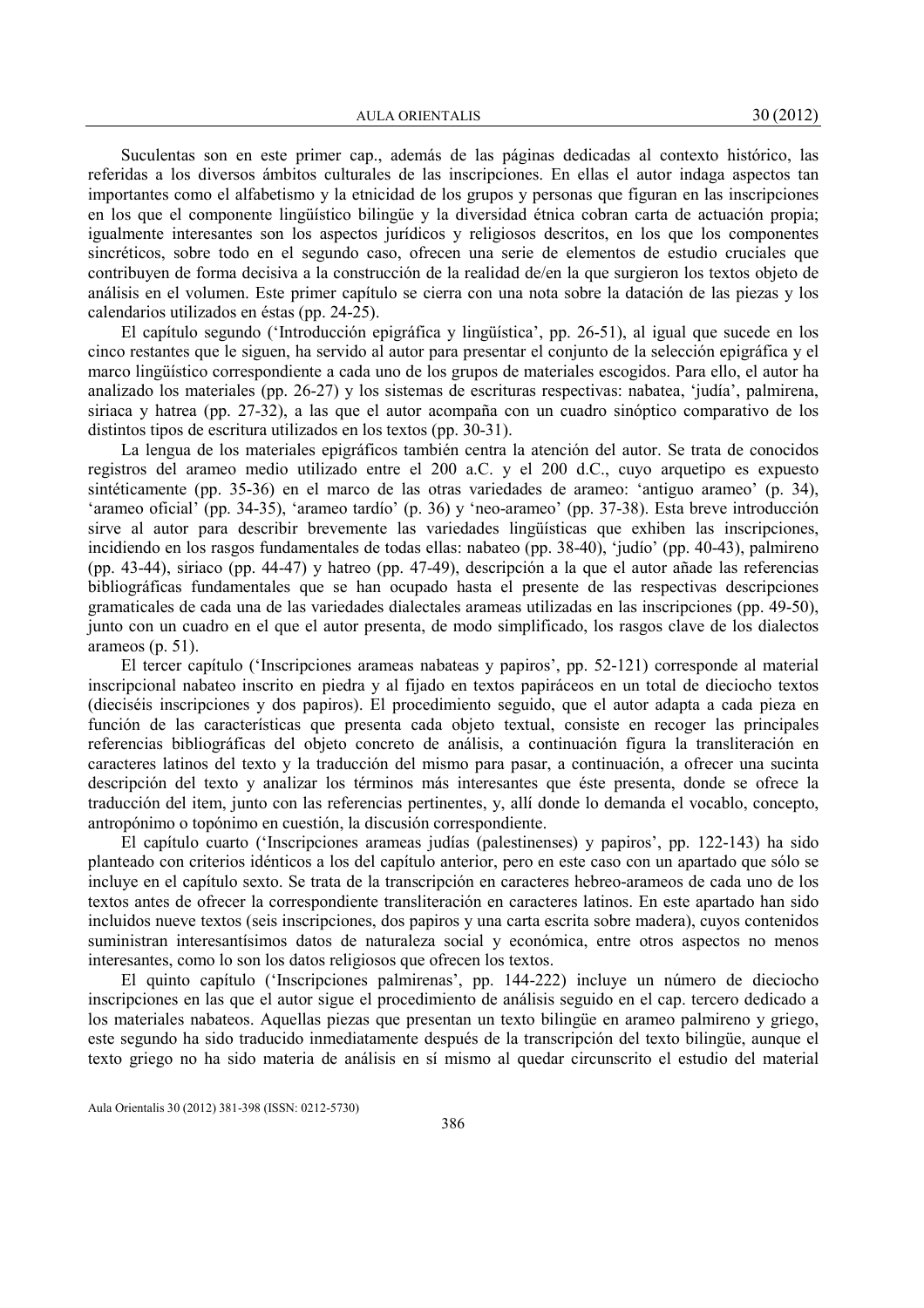arameo. Sin embargo, el texto griego ha sido utilizado con finalidad comparativa en el análisis de los items palmirenos, siempre que estos requieren el cotejo de su correspondencia griega, con el objeto de ofrecer más información al analizar el término en cuestión.

El capítulo sexto ('Inscripciones (arameas edesenas) siriacas primitivas y pergaminos', pp. 223-275) recoge dieciocho textos (doce inscripciones, catro textos sobre mosaicos y dos pergaminos), como en el caso del cap. cuarto descrito más arriba, incorpora la transcripción en caracteres siriacos (sṭrangelā) de cada uno de los textos analizados. En el caso en el que el texto siriaco incluye un texto o una palabra griega (v.gr. nº 63, p. 266) éstos también han sido incorporados y traducidos junto con el resto del texto siriaco.

El séptimo y último capítulo ('Inscripciones hatreas', pp. 276-310) ofrece un total de diecisiete inscripciones siguiendo el mismo esquema que en los caps. tercero y quinto, es decir sin incluir la transcripción de los textos en escritura hatrea.

El trabajo acometido por el autor responde plenamente a un estricto planteamiento filológico de corte crítico. Los análisis lingüísticos realizados son en todo momento sintéticos, pero precisos y rigurosamente ajustados al marco que en cada caso demanda el texto que lo recoge. Como es habitual en los trabajos del autor, la precisión del análisis realizado redondea el valor socio-histórico y lingüístico que presenta cada texto, cuya ingente y valiosísima información es aprovechada en toda su dimensión y con una rigurosa precisión. Por lo demás, la información que suministra el autor gracias a los análisis de los textos seleccionados supone un valioso avance tanto en los aspectos socio-históricos como en el lingüístico, contribuyendo de este modo al desarrollo del conocimiento tanto de los textos en sí como del medio y del momento del que todos ellos forman parte.

La presente obra, de acuerdo con lo que acabamos de exponer, representa algo más que un simple libro con descripciones de una selección de ochenta textos realizados en varios dialectos arameos. El volumen, y de ello tenemos plena conciencia con el libro en las manos, ante todo se nos antoja un manual en toda regla, pues el resultado obedece a dos aspectos básicos y esenciales al mismo tiempo: un método analítico aquilatado, preciso y riguroso, consecuencia de la sensibilidad, la pericia y el profundo conocimiento que el autor tiene de los materiales analizados, fruto de largos y fecundos años de trabajo.

Todo ello conjugado ha posibilitado que haya podido ser concebida una obra con las presentes características, al tiempo que permite, también, presentar de modo magistral lo mucho que este manual nos enseña, tanto en la forma como en el contenido.

> Juan Pedro Monferrer Sala Universidad de Córdoba

Venetia Porter, Arabic and Persian Seals and Amulets in the British Museum, en colaboración con Robert Hoyland, Alexander Morton y Shailendra Bhandare; análisis científico de Janet Ambers, Sylvia Humphrey, Nigel Meeks and Margaret Sax. London: The British Museum Press 2011. 208 pp. - ISBN: 978-086159-160-2.

Venetia Porter, responsable de la colección de arte islámico del Museo Británico, y autora de obras de referencia sobre arte islámico, como Islamic Tiles, editada por el museo Británico, ha preparado este volumen en el que por primera vez se recogen y se catalogan los más de 800 sellos y amuletos inscritos en árabe y en persa en soportes de barro, bronce, plomo y piedras preciosas que han sido adquiridos por la citada institución durante un período de tiempo que va desde 1753 hasta 2003.

 El catálogo, cuya publicación corre a cargo del londinense Museo Británico, es el primero que sobre esta materia se publica y que hace el número 160 dentro de la serie Research Publication.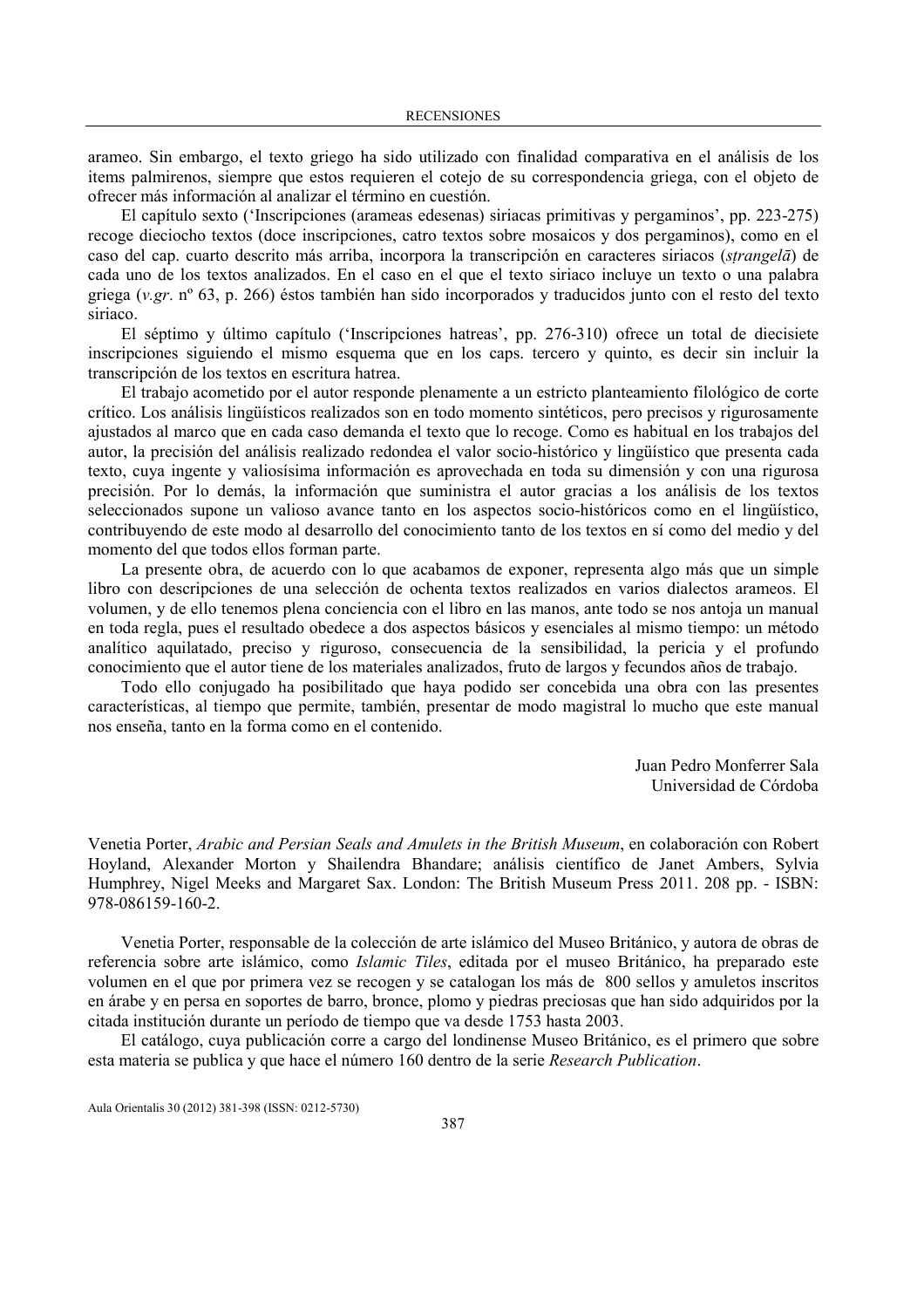El volumen se abre con una amplia introducción (26 pp.) dividida en dos partes; la primera versa sobre los términos que emplean la fuentes árabes lexicográficas clásicas (Ibn Manẓūr) para referirse a los sellos en árabe así como los diferentes nombres que han adoptado en la Persia islámica, y en la India de los Mogoles. Esta primera parte también da justificada cuenta de la fabricación y uso de sellos en el imperio Bizantino y Sasánida así como la influencia que estos han tenido en la temprana época islámica, pues es a raíz de la conquista de Persia en 637 que los conquistadores musulmanes heredaron los sofisticados sistemas de cancillería y de administración del imperio sasánida, que incluía el uso de estos sellos.

 La segunda parte de la introducción trata de las características de los sellos en si mismo, desde los materiales de composición, que van desde los más rudimentarios del siglo VIII, hasta los confeccionados con gemas y piedras preciosas de la Persia Safaví o la India de los Mogoles. Se analizan, asímismo, la inscripciones en dichos sellos, su evolución de sus grafías con el tiempo, desde las simples y toscas inscripciones del nombre del Profeta o los primeros Califas, pasando por jaculatorias y alabanzas del Profeta y los Imames, hasta pequeñas muestras de poesía en elaboradas grafías tipo nasta'aligh. Debido a que muchos de estos sellos eran de uso personal y contenían el nombre del propietario o nombre de destacados personajes, la introducción incluye un extenso estudio del nombre propio árabe en los contextos islámicos y de las diferentes partes de las que consta.

 Tras el estudio introductorio se ofrece una exposición de todos los sellos que conforman el catálogo. Los sellos están agrupados en ocho secciones siguiendo un orden de complejidad y por tanto, en cierto modo, cronológico. De cada uno de los sellos se ofrece una fotografía a color y de alta calidad, con el negativo invertido, de tal modo que pueda leerse la base del sello, junto a la fotografía, se acompañan datos del material con el que este ha sido elaborado amén de diversas características físicas de los mismos así como la transcripción en grafía árabe de las inscripciones, su traducción al inglés, y en el caso de lecturas dudosas, éstas son marcadas comentándose sus diversas posibilidades. En el caso de sellos con inscripciones más extensas y complejas, se comentan las características gramaticales y se detallan los significados de los diferentes epítetos que pudieran ser extraños a ojos de lectores occidentales. La información particular de cada sello es completada con una pequeña descripción de las dimensiones físicas del sello, comentarios sobre su estado de conservación y de su fecha de adquisición por el Museo Británico.

 La segunda parte del catálogo está dedicada a los 170 amuletos y talismanes de la colección, al igual que los sellos, la exposición de los amuletos está precedida de una extensa introducción en torno al papel jugado y al uso que los amuletos que han tenido en el mundo musulmán. La presentación de los amuletos se hace en dos grupos en función de las inscripciones de los mismos, estas van desde las sencillas frases que aparecen el el Qur'ān, como la basmalah y la shahāda, y diversas suras coránicas utilizadas tradicionalmente como fuente de protección, (suras 109, 112, 113 y 114) hasta elaboraciones más complejas basadas en los nombres de Dios ('asnā' al-ḥusnā') y epítetos de los imames chiitas. Al igual que en el caso anterior, a cada uno de los amuletos catalogados acompaña una fotografía de alta resolución y en color del mismo, una reproducción de sus inscripciones en grafía original y su traducción al inglés, así como descripción del material con el que estos han sido realizados y su fecha de adquisición por el museo. Una gran cantidad de estos sellos contienen inscripciones de letras, símbolos, extrañas palabras y cuadrados mágicos basados en los valores numéricos de las diferentes letras (abjad), el estudio particular de cada talismán da debida cuenta de las interpretaciones de dichos símbolos así como de los estudios de los diversos cuadrados mágicos. La introducción dispone asimismo de diversas tablas aclaratorias sobre el valor numérico de las letras, los diferentes nombres de Dios acompañados de su valor numérico, así como tablas con los epítetos más utilizados en la mención de los imames y otras personalidades sacras del chiismo duodecimano.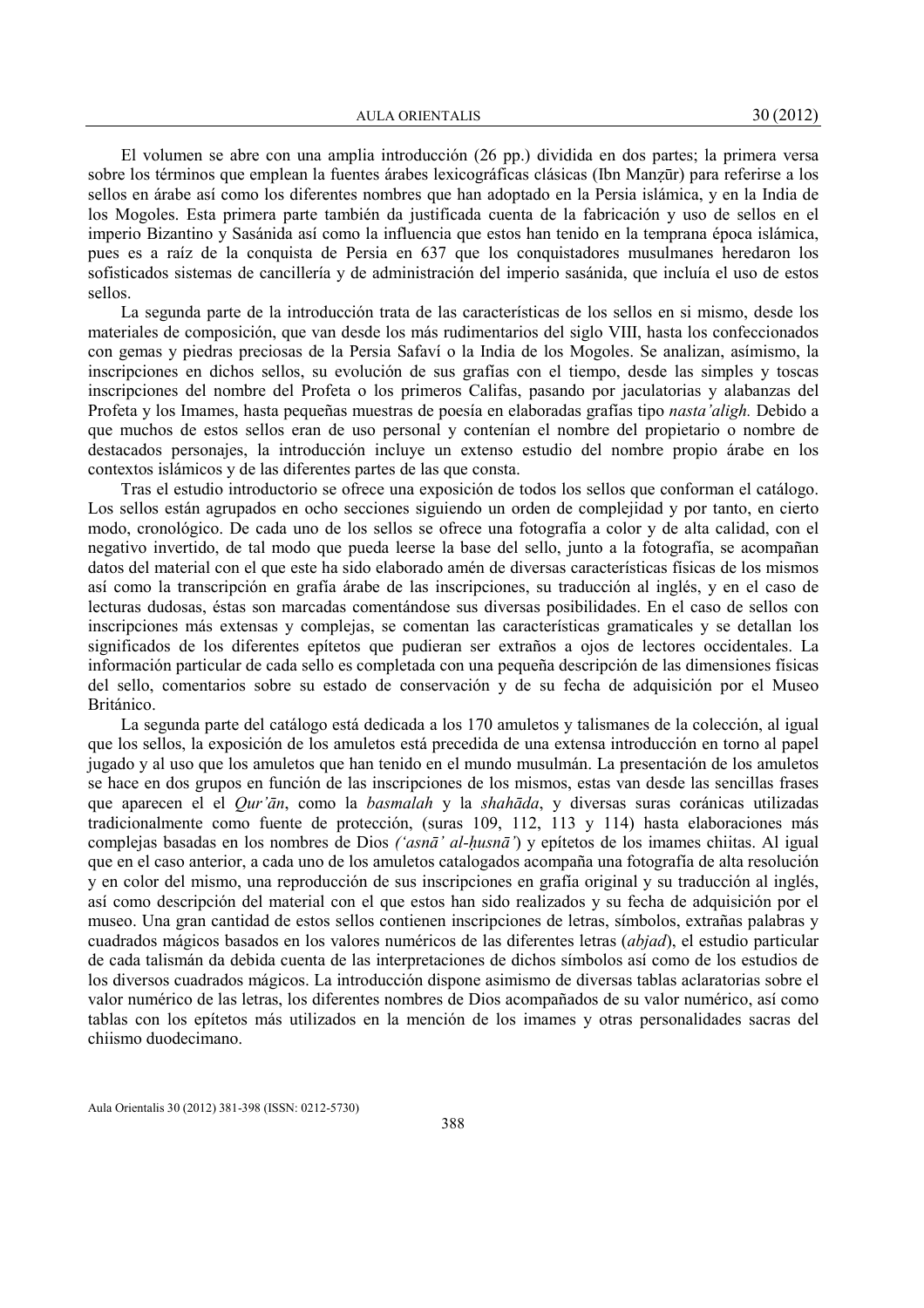Cierran el volumen dos estudios sobre la identificación de los materiales usados en la elaboración de los sellos y amuletos, así como la metodología utilizada para su identificación, desde su examen visual y la determinación de su dureza según la escala de Mohs, hasta modernas técnicas de difracción de rayos X. El segundo de los estudios versa sobre las diferentes técnicas de grabación usadas, desde el simple punzón para los sellos más antiguos de barro y cobre, hasta el uso de los complejos tornos de joyero propios de la corte mogol para realización de complejos grabados en gemas preciosas. Se incluye también una extensa bibliografía tanto de fuentes occidentales como de fuentes tradicionales árabes y persas.

No cabe duda que este trabajo, debido a su originalidad y a la profundidad de su análisis llegará a convertirse en una obra estándar y de referencia en las cuestiones relativas a la epigrafía árabe y persa de sellos y amuletos.

> Javier Hernández Díaz Barcelona

Gian Luigi Prato, Identità e memoria nell'Israele Antico (Biblioteca di storia e storiogtrafia dei tempi biblici, 16). Brescia: Paideia Editrice 2010, 326 páginas – ISBN 978.88.394.0775.7.

La presente obra de Gian Luigi Prato consiste de hecho en una serie de artículos independientes aparecidos con anterioridad en otras publicaciones o impartidos como ponencias en distintos encuentros y simposios. A pesar de esta procedencia ecléctica, la obra presenta una unidad considerable dada la temática de los contenidos: como el título indica, se centra en el problema de la identidad y la memoria en el "Israel antiguo", ciertamente una propuesta tan ambiciosa como problemática que, en el panorama de los estudios bíblicos, constituye una línea de investigación de máxima actualidad, dadas sus múltiples implicaciones en distintos campos académicos e incluso extra-académicos del estudio del mundo hebreo y del judaísmo. El autor traduce los dos elementos principales del título, "Identidad" y "Memoria" en un subtítulo, "storiografia e confronto culturale negli scritti biblici e giudaici". La obra pues se centra en un aspecto considerablemente concreto de la identidad cultural y la memoria histórica, la producción historiográfica (o supuestamente historiográfica) del texto bíblico y de otras obras del primer judaísmo (dentro de una concepción mayoritaria en el mundo científico de los orígenes del judaísmo a la vuelta del Exilio asumida por el autor como marco base). Por tanto, la colección de artículos girará en torno a tres líneas bien definidas y claramente interrelacionadas: la tipología hebrea de la escritura de la historia; el desarrollo y los límites de la identidad cultural hebrea y luego judía; la definición de "cultura hebrea bíblica" y "judaísmo" (este último en el contexto del Segundo Templo). La perspectiva del autor aborda el problema desde un punto de vista primariamente comparativo, con un lógico (y tradicional en la academia) interés por los posibles paralelos e influjos del mundo griego y del ámbito del Próximo Oriente antiguo en la construcción historiográfica hebrea. Paralelamente, afronta el problema inevitable del estudio de la Biblia como fuente, llevando la discusión más allá de las diatribas básicas sobre la historicidad de la narración bíblica y planteando la multiplicidad de niveles, no sólo de composición, sino también de análisis, de los materiales bíblicos, dada la coexistencia en el mismo conjunto de libros de materiales literarios de distintas épocas y con distintos intereses, algo que se agudiza en el largo proceso de transmisión, lectura e interpretación de la Biblia. Como resume adecuadamente en el primer artículo del libro, se trata de un problema de análisis historiográfico frente a exégesis religioso-teológica o, aun condensando el método, de dos dimensiones distintas de la exégesis o hermenéutica de un texto. Este primer artículo, junto con el segundo, ubicados adecuadamente al inicio del libro, componen una suerte de introducción-reflexión sobre el método asumido por el autor: "La storiografia nella Bibbia e la sua collocazione tra la storiografia greca e la storiografia dell'Oriente antico" y "Antico Testamento e culture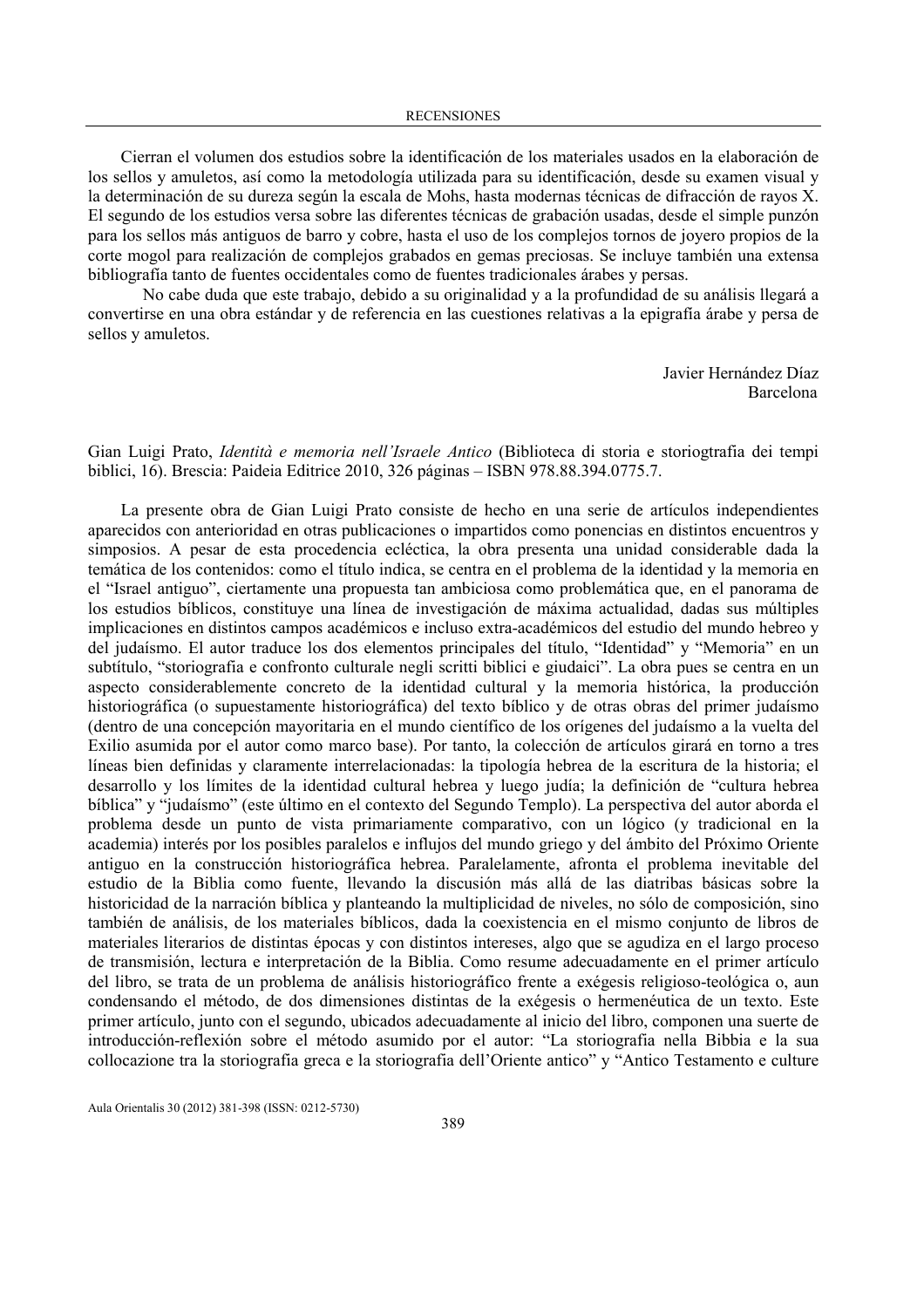AULA ORIENTALIS 30 (2012)

coeve. Dal rifiuto illusorio all'assimilazione vitale" presentan dos líneas complementarias: el primero aborda un problema –etic, relativo a la visión de la producción historiográfica hebrea desde nuestra aproximación académica, con sus limitaciones y análogos en áreas del conocimiento próximas en el tiempo y en el espacio; el segundo podría considerarse un esfuerzo de entender el fenómeno –emic de la relación entre la visión de la historia propia (y por tanto la memoria) tal y como se plasma en el Antiguo Testamento por autores y transmisores y su experiencia de relación con las culturas circundantes en un proceso dialéctico de rechazo-exclusividad y asimilación (o incorporación) cultural. El resto de artículos compone un mosaico de casos mucho más específicos dentro de las líneas generales trazadas en los dos primeros textos: las concepciones de 'extranjero' en la Siria-Palestina del Bronce Último (3); el significado lingüístico-historiográfico de Génesis 10-11 (4 y 5); el sentido histórico ambiguo de Babilonia para la tradición hebrea (6); aspectos de los textos historiográficos macabeos dentro del contexto imperial romano y de la valoración político-religiosa del helenismo (7 y 8); comparativa cultural en Ben Sira (9); cosmopolitismo y definición étnica en la historiografía judía, con atención a las figuras de Moisés, y Abraham y a los sincronismos cronológicos (10); visiones de lo hebreo en la historiografía griega (11); el mito de los orígenes de Babilonia en distintos historiadores de la antigüedad, dentro y fuera del mundo judeo-cristiano (12).

En general, la metodología adoptada por el autor sigue un método histórico-filológico que muestra un gran dominio y erudición en un amplio abanico de fuentes, desde la literatura egipcia y mesopotámica hasta la historiografía griega clásica y helenística y el compendio patrístico, pasando por la epigrafía de Siria-Palestina, la literatura judía "intertestamentaria" y, por supuesto, el texto bíblico en toda su complejidad de transmisión y exégesis. En este sentido, el autor se presenta como un consumado "historiador de fuentes textuales", en la estela de lo que podíamos denominar "escuela italiana", con representantes tan notables como Giovanni Garbini o Mario Liverani. En este sentido, es posible comentar que la obra en su conjunto adolece de una considerable ausencia de recursos a conceptos de teoría crítica contemporánea fundamentales en el tratamiento de la construcción de la identidad y su reflejo en la memoria histórica o textual, aproximaciones que se hacen presentes en otros autores y obras ocupados del mismo ámbito temporal y temático como la llamada "escuela de Sheffield". En la misma línea, el autor discurre por senderos relativamente tradicionales en la concepción de la oposición (aunque ciertamente matizada) entre "judaísmo" y "helenismo" en la época del Segundo Templo, concepción que ha sido matizada por numerosos investigadores del período en las últimas décadas. De todos modos, entendiendo la colección como una serie de artículos histórico-filológicos, el libro resulta una contribución de calidad impecable a la disciplina de los estudios bíblicos y ofrece notables intuiciones de utilidad, tanto en el conjunto como en el detalle.

> Andrés Piquer Otero Departamento de Estudios Hebreos y Arameos Facultad de Filología Universidad Complutense de Madrid

Doris Prechel and Helmut Freydank, Mittelassyrische Rechtsurkunden und Verwaltungstexte X. Mit einem Beitrag zu den Siegelabrollungen von Barbara Feller. Kelschrifttexte aus mittelassyrischer Zeit 9. Wissenschaftliche Veröffentlichungen der Deutschen Orient-Gesellschaft 134. Wiesbaden, Harrassowitz Verlag, 2011. 75 pp. + 9 plates. – ISBN 978-3-447-06509-2.

Doris Prechel and Helmut Freydank have joined forces to issue the tenth and last volume (see the foreword of the publishers and the foreword by Prechel, Freydank and Feller) of Mittelassyrische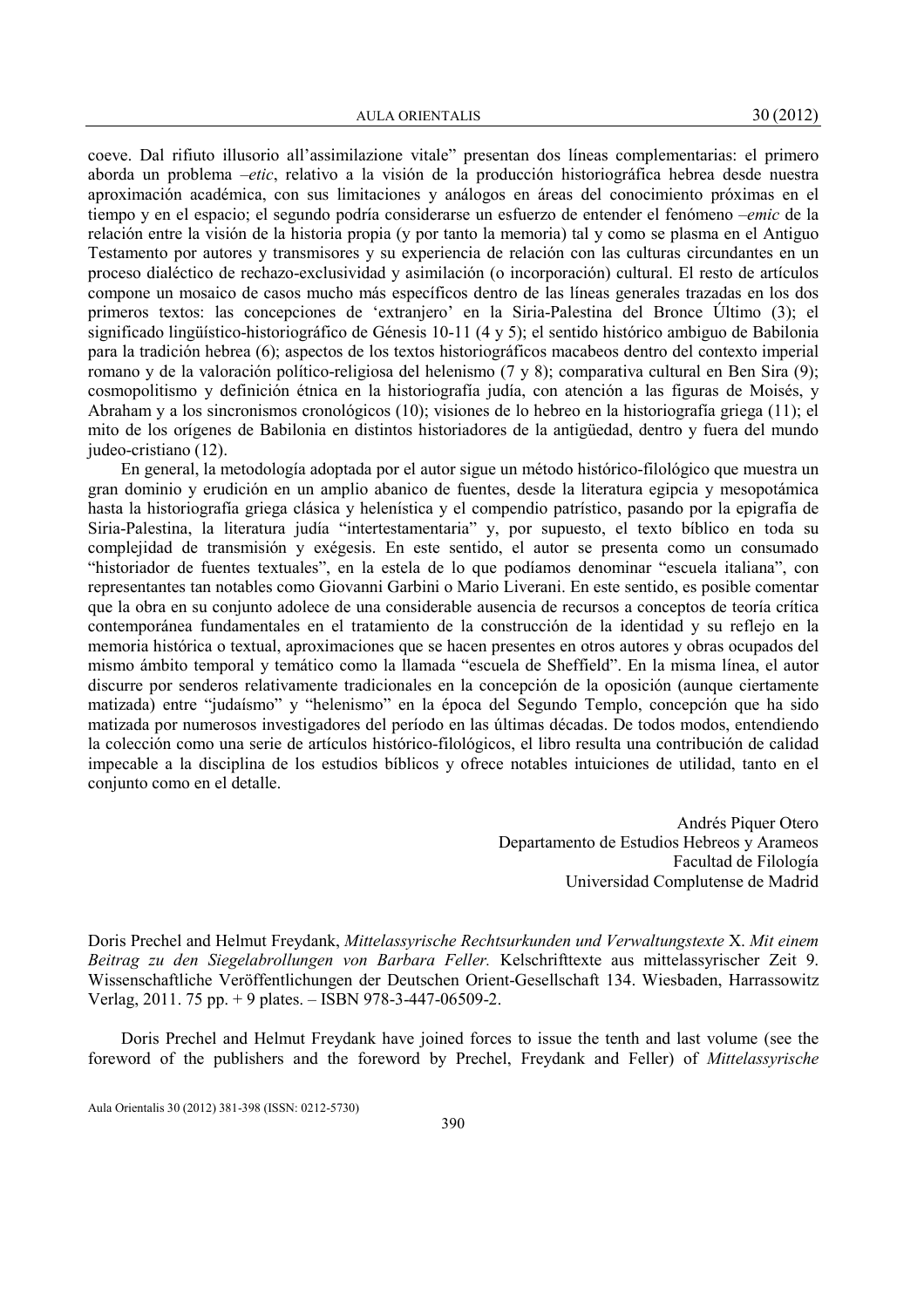Rechtsurkunden und Verwaltungstexte (MARV). $^{4}$  As is customary in the recent issues of the MARV series, the volume is the result of team work. B. Feller dealt with the sealings (pp. 71-75 and pls. 1-9) helped by Ina Beyer, Ulrike Dubiel and Helga Kosak, who draw them; the sealings are illustrated by photographs of Johannes Kramer. This review will concentrate on the catalogue (pp. 3-12), indices (pp. 13-17), concordances (pp. 18-25) and cuneiform copies (pp. 29-68) of the volume.

In MARV 10, Prechel and Freydank present 91 tablets from the Vorderasiatisches Museum of Berlin in cuneiform copies. These tablets are part of the findings of the German excavations at the city of Assur (Qalat Širqat, Iraq) directed by Walter Andrae at the beginning of the 20th century. The most important innovation in the present volume of MARV is the new drawing technique used by the authors, which can be succinctly described as the use of the computer to trace digital photographs of the tablets, thus allowing a more accurate copy from the original. In fact, eight of the documents in the volume are improved copies of previously published tablets (mostly in KAJ): nos. 11 (= MARV 5, 46); 33 (= KAJ 250); 43 (= KAJ 300); 44 (= KAJ 249); 47 (= KAJ 248); 48 (= KAJ 299); 67 (= KAJ 275) and 79 (= KAJ 276). Consequently, 83 documents published in the volume are completely new.

The newly published tablets belong to two Middle Assyrian official archives, Assur M 4 and M 7, according to the well-known numeration of the city's archives established by O. Pedersén, Archives and Libraries in the city of Assur, Uppsala, 1985 (ALA I), pp. 43-53 and 68-81. Ten of the Assur M 4-tablets, also known as the archive of the administrator of the regular offerings (*ša muḥhi gināe*, *rab gināe*), are published in the present volume (nos. 68, 83-91). The publication of the ca. 400 documents of this archive was believed to have been completed with MARV 9 (see there the foreword of the publishers and the foreword of Freydank and Feller). However, after comparing the available data in ALA I with the texts of the archive published to date, it was obvious that some tablets remained unpublished (see the review of MARV 9 in Orientalia 80, pp. 439-449, for more details). After the publication of MARV 10, the three following Assur M 4-tablets remain to be published (the present author would like to thank Freydank for his kind communication): VAT 13097 (Ass. …g; ALA M 4:138), VAT 16392 (Ass. 18771y; ALA M 4:52) and VAT 20280 (Ass. 18771aw; ALA M 4:57). Other Assur M 4-tablets either seem not to be available or cannot be identified: Ass. 18771ah (ALA M 4:54), Ass. 18773ba (ALA M 4:74), Ass. 18775ag (ALA M 4:80), Ass. 18784m (ALA M 4:126) and Ass. 18784dt (ALA M 4:135). The tablet VAT 16391 (Ass. 18771z; ALA M 4:53) is missing, and Ass. 18782t (ALA M 4:110) does not belong to Assur M 4 (Freydank pers. com.). The tablets VAT 9681, VAT 9688 and VAT 9691, mentioned in A. Haller - W. Andrae, Die Heiligtümer des Gottes Assur und der Sin-Samas-Tempel in Assur (WVDOG 67; Berlin, 1955) p. 48 note 100 as being part of Assur M 4, do not seem to have been published either.

The other "archive" present in MARV 10 is Assur M 7. These tablets were found in a house near the Ištar and Sîn-Šamaš temples (ALA I, 68-81; see also E. Frahm, MDOG 134 [2002] 62-85). The group is made up of several excavation numbers, Ass. 13058 and Ass. 21101 being the two most significant in terms of the number of tablets. The bulk of the tablets published in the present volume belong to the excavation number Ass. 21101. According to Pedersén (ALA I, pp. 80-81), this group comprised 64 documents, of which the authors of MARV 10 (see their foreword) were unable to find ("unauffindbar")

4. This review was made possible by funding from the Spanish Ministry of Economy and Competitiveness (project FFI2011-25290) and the Gerda Henkel Foundation. The abbreviations used here can be found in M. P. Streck (ed.), Reallexikon der Assyriologie, volume 12 (Berlin / New York 2009-2011) pages III-L. Other abbreviations not listed there are the following:

ALA I O. Pedersén, Archives and Libraries in the City of Assur, Part I (Uppsala 1985).

NAOMA H. Freydank – Cl. Saporeti, Nuove attestazioni dell'onomastica medioassira (Roma 1979).

OMA Cl. Saporetti, Onomastica medio-assira l/lI (Roma 1970).

SGKAO 21 H. Freydank, Beiträge zur mittelassyrischen Chronologie und Geschichte (Schriften zur Geschichte und Kultur des Alten Orients 21; Berlin 1991).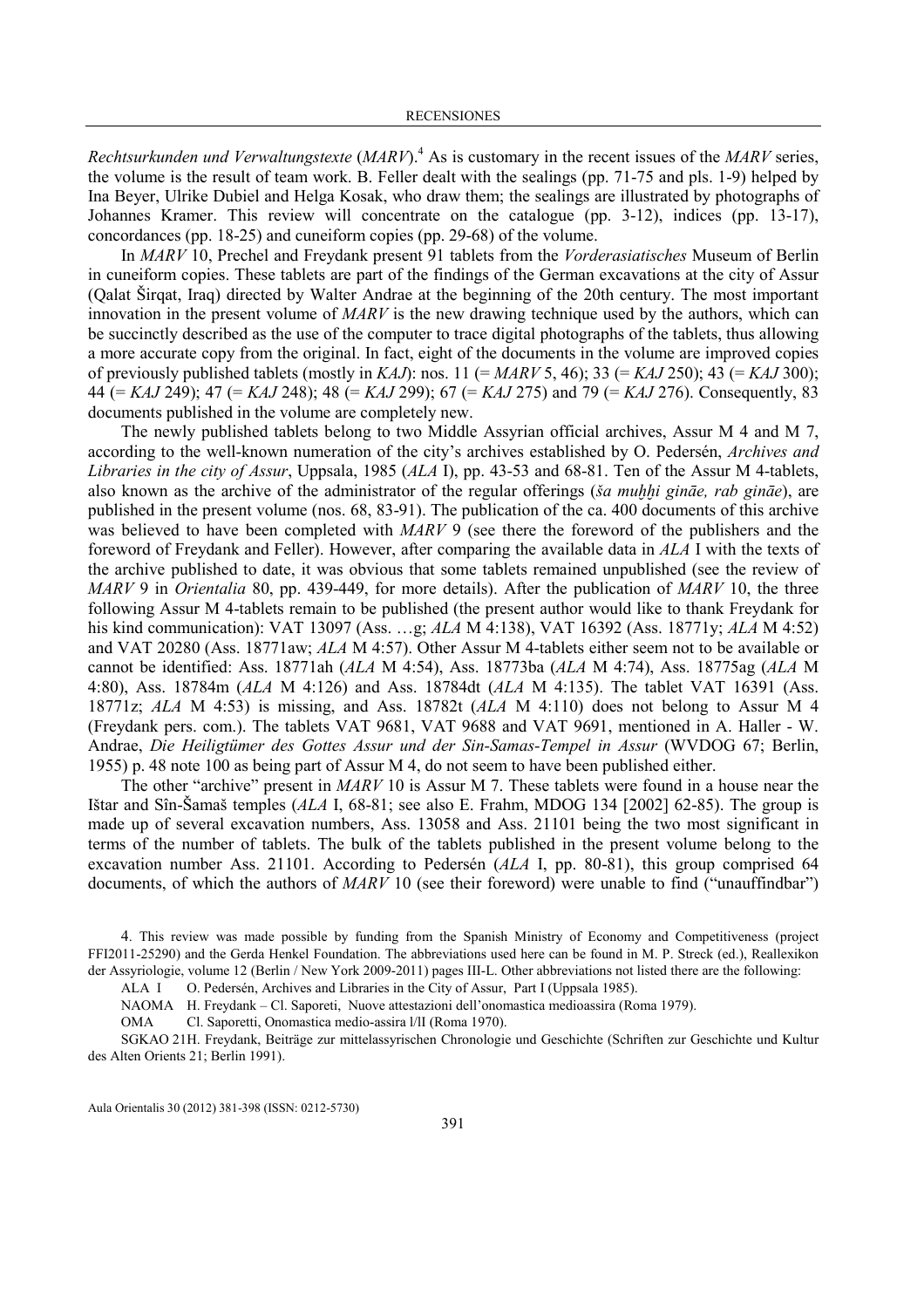four tablets mentioned in the list of Pedersén: Ass. 21101b (ALA M 7:183); Ass. 21101aa (ALA M 7:207); Ass. 21101ae (ALA M 7:211) and Ass. 21101an (ALA M 7:219). The tablet VAT 10008 seems to belong to Ass. 21101 (according to MARV 10, page 23), but it does not appear copied in the volume; nor are given any details of its contents. The receipt MARV 1, 42 (VAT 18057, Ass 21101as, ALA M 7:224) was previously published with a slightly different index, Ass. 21101s (see below); similarly, Ass. 21101aw is VAT 15379 ( $MARY$  10, 29; cf.  $ALA$  I, 80, no. 228, there without a museum number and cf. no. 242, there VAT 15379 = Ass. 21101). The amulet-shaped tablet, without cuneiform text on it, Ass. 21101bf (VAT 15568; ALA M 7:237) was published by J. Marzahn, "Ein Amulett-Rohling aus Assur", Colloquium Anatolicum III (2004), pp. 41-46. The note  $MARV$  5, 45 (there with excavation number Ass. 21101) is now indexed as Ass. 21101v (i.e. ALA M 7:202). It remains to be clarified which document, dated with the eponym Aššur-šuma-ēriš, was reported by E. Weidner, AfO 16 (1952-53) 214 ad 2, because Ass. 21101s (VAT  $10052 = MARY 10$ , 7) is dated with the eponym Aššur-rēša-iši. According to the newly published tablets, the only document dated with Aššur-šuma-ēriš in Ass. 21101 is VAT 20030 (Ass. 21101af = MARV 10, 73).

Other Ass. 21101-tablets have been published previously and are not included again among the copies in MARV 10, i.e. KAJ 273 = MARV 3, 71 (Ass. 21101bk; ALA M 7:241); KAJ 298 = MARV 3, 67 (Ass. 21101ay; ALA M 7:230); MARV 1, 42 (Ass. 21101as; ALA M 7: 224); MARV 2, 28 = BAM 263 (Ass. 21101d; ALA M 7:185); MARV 5, 45; MARV 5, 47 (Ass. 21101f; ALA M 7: 187); MARV 5, 81; MARV 5, 82.

Other documents belonging to this archive are VAT 15392 (Ass. 21101ao) and VAT 15393 (Ass. 21101ar) which are two sealed unwritten tablets. It is not clear whether  $MARV$  9, 29 and 85 belong either to Ass. 13058 or to Ass. 21101.

On the other hand, 33 tablets, which were not explicitly mentioned in ALA I, pp. 80-81, as belonging to Ass. 21101, either have been published in recent issues of MARV or are now published in MARV 10, i.e. MARV 5, 81 and 82; MARV 10, 2; 5; 6; 10; 15; 17; 20; 22; 26; 27; 28; 30; 32; 35; 36; 37; 38; 40; 46; 49; 51; 53; 55; 56; 58; 60; 62; 64; 66; 69 and 70. All in all, this means that the archive is larger than had been thought, with more than ninety tablets.

The list of fields, MARV 10, 61 (VAT 15577) does not seem to belong to either of the archives mentioned above and, according to Freydank, this text is possibly related to other lists found in Kār-Tukultī-Ninurta (Tulūl el-ʾAqr; see MARV 10, page 10b).

The Ass. 21101-tablets deal with a relatively well defined group of commodities (some of these materials were found in situ at the same house where the documentation was dug; see Pedersén, ALA I, 70 and 74-75). These materials are the following:

Textiles and clothing:

 $KAJ$  273 =  $MARV$  3, 71;  $MARV$  10, 8; 10; 14; 15; 17; 18; 27; 35; 36; 38; 40; 45; 54; 59; 60; 64; 69; 77; 79 ( $= KAJ$  276); 82.

Skins, leather, shoes, glue, sinews and parts of animals:

MARV 9, 29; MARV 10, 2; 5 (for a chariot); 6 (for a chariot); 7; 13; 20; 22; 25; 26; 28; 29; 32; 33  $(= KAJ 250); 81.$ 

Metals and metal objects:

 $KAJ$  298 =  $MARV$  3, 67;  $MARV$  5, 47 and 81;  $MARV$  9, 85;  $MARV$  10, 3; 37; 44 (=  $KAJ$  249); 53; 58 (?); 71; 76.

Drugs, plants, spices, ingredients for use in rituals:

 $MARV$  1, 42;  $MARV$  2, 28 (= BAM 263);  $MARV$  10, 1; 11; 21; 23; 39; 47 (= KAJ 248); 70.

Oil and ingredients for perfumes:  $MARY$  10, 30; 41; 48 (=  $KAJ$  299).

Wood: *MARV* 10, 9 (for a chariot); 16; 31; 43 (= *KAJ* 300); 50; 55; 62; 80.

Stones: *MARV* 10, 19; 24 (for a chariot);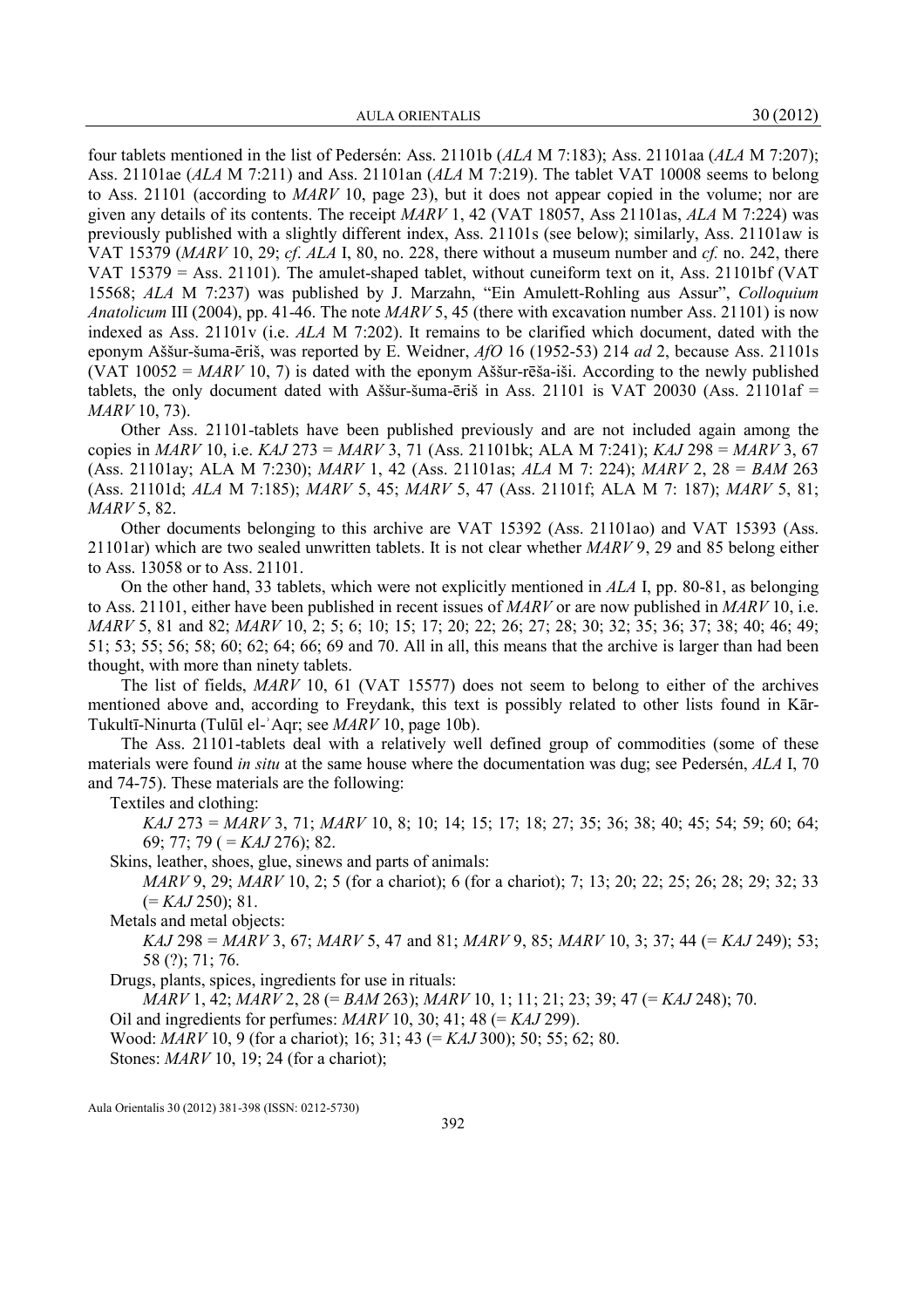Honey: MARV 5, 45.

Mixed commodities:  $MARY$  10, 4 (metal, wood and clothes); 67 (=  $KAJ$  275; wood and skins); 72 (wood and stones); 74 (containers and wood).

The rest of this documentation deals with barley: *MARV* 10, 34 (loan); 51 (?); 63.

Ṣipputu: MARV 10, 49;

Containers: MARV 10, 52;

Lists of personnel: *MARV* 10, 46 (bow makers and woodworkers); 56 (?); 65 (with cities);

Objects for mending: MARV 10, 57; 75.

Herds: MARV 10, 66.

A bow: MARV 10, 73.

Brick moulding: MARV 10, 78.

Others: MARV 5, 82 (ritual; see Jakob, AfO 51 [2005-2006] 328a); MARV 10, 12 (?); 42 (?).

All these materials were either received by the palace administration or delivered by the palace to workers for use in the manufacture (as "work-assignment", *iškaru*; see Postgate, *Iraq* 72 [2010] 19-37, for the most recent assessment on the contracts containing this term). Several times in the  $MARY$  10-texts, this delivery is related to the construction or refitting of chariots (mainly for the king, his family or other high ranking individuals). The steward Samnuha-ašarēd is attested twice in the documentation from Ass. 21101 published in  $MARV$  10 (nos. 45 and 76). But the main actor in this group of tablets (Ass. 21101) is Aplīya, the grand steward (masennu rabiu). The steward was the person in charge of controlling the delivery of the materials mentioned above (the figure of the masennu has been studied by Jakob, CM 29, 100-110).

Aplīya has been chronologically placed by Freydank (SGKAO 21, 88-89) during the reign of Tiglathpileser I (1114-1076 BC). More specifically, he appears to have been an eponym in the third decade of this king. Aplīya was a contemporary of other important personages such as Aššur-kettī-šēsi, governor of the land; Ezbu-lēšir, administrator of the permanent offerings; Ibri-šarri, grand general and Ṣahhutu, the governor of the land. All of them are known to have been high dignitaries during the reign of Tiglathpileser I. Moreover, Freydank collected the attestations of Aplīya in the Berlin-tablets (the tablet VS 21, 23 [i.e. MARV 2, 23; VAT 19195], cited there, is a typing error for VS 19, 23 [i.e. MARV 1, 23; VAT 18013]). He has published some of these tablets in the MARV-series: VAT 15382 (MARV 10, 28); VAT 15386 (KAJ 298 = MARV 3, 67); VAT 15411 (MARV 10, 57); VAT 15466 (MARV 6, 90); VAT 19945 (*MARV* 6, 27); VAT 20029 (*MARV* 10, 74); VAT 20157 (*MARV* 9, 105); VAT 20160 (*MARV* 9, 70); and see also now VAT 10029 (MARV 10, 14); VAT 10052 (MARV 10, 7); VAT 10055 (MARV 10, 20); VAT 15573 (MARV 10, 64); VAT 20030 (MARV 10, 73). A further attestation is to be found in J. Llop, Mittelassyrische Verwaltungsurkunden aus Assur, Wiesbaden, 2009, no. 168. Other Berlin-tablets, cited by Freydank, remain unpublished: VAT 19600; VAT 20037; VAT 20144; VAT 20257; VAT 20302. Furthermore, Aplīya is also mentioned in some Istanbul-tablets: A 1051 (V. Donbaz – A. Harrak, JCS 41 [1989] 222) and A 1177 (Donbaz, Acts of the 3rd International Congress of Hittitology, Corum, 1998, 187). According to Donbaz, FS Grayson, 67; Aplīya appears in at least 30 unpublished documents ("mostly letters") in Istanbul. A complete assessment of this important figure will only be possible when all these tablets that mention him have been published.

The authors of MARV 10 have stated their intention of publishing the transliterations, translations and commentaries of the tablets copied in the near future. Therefore, we will not go into detail on the texts (this would also exceed the scope of this review); below are some observations on the catalogues and indices of the volume.

The observations on the catalogue of the texts (Inhaltsübersicht) are the following: p. 5b, no. 29, cf. ALA M 7: 242 (VAT 15379); no. 31, cf. ALA M 7: 243 (VAT 15384); p. 6a, no. 45, M 7:244; p.7a, no. 57, M 7:234; p. 8a, no. 74, Ass. 21101at = ALA M 7:225.

Observations on the indices: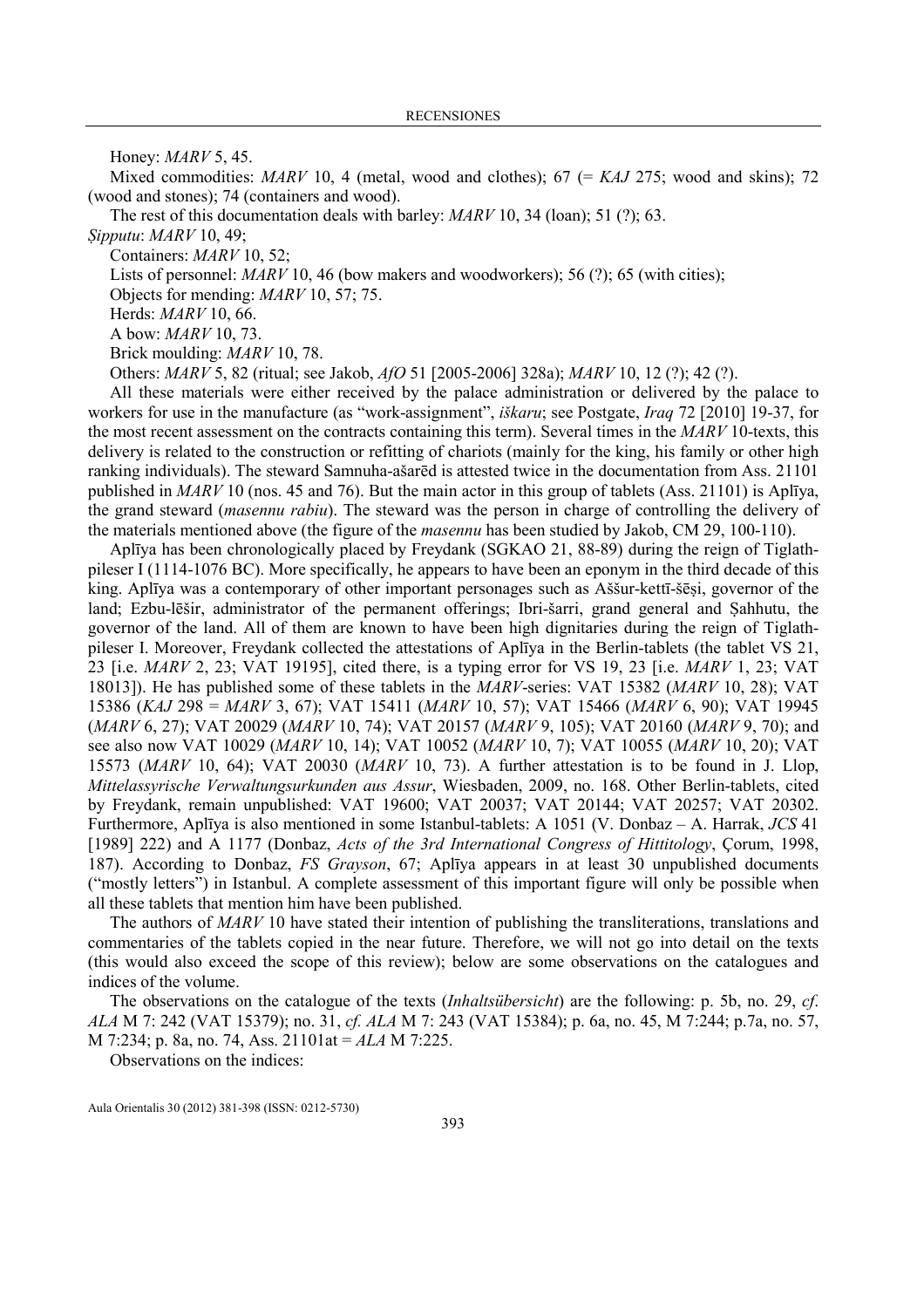Geographical names Aššur: KUR a-š[ur], 54:18?. Libbi-āli: URU.ŠÀ?.URU?, 61: r. 17'?. Divine names Bēlat-ekalli: a-na e-qi ša Bēlat-ekalli, 68: 8-9, instead of bīt... Dumuzi:  $\text{d}$ DUMU-ZI, 54:12, (as part of a personal name??). Personal names Aplīya: 8: 5 (<sup>[</sup>masennu rabiu<sup>]</sup>, reconstructed); 30:8 (masennu <sup>[</sup>rabiu<sup>]</sup>, reconstructed); <sup>1</sup>DUMU.<sup>[</sup>UŠ-ia<sup>]</sup>, 42: 2 (?; see MARV 10, p. 6a sub 42). Aššur-zuq(u)panni:  ${}^{1d}a$ -*šur-su-uq-*<sup>[</sup>*pa-ni*<sup>]</sup>, 65 Rs. 7', -*su*- instead of -*zú*- (KA).

Etel-ilāni-da<sup>"</sup>ān: the substantive *etellu* "prince, lord" in Middle Assyrian personal names is usually written syllabically, e-tel-…; see OMA I, 215 f.; NAOMA 53 (also in Middle Babylonian, M. Hölscher, Die Personennamen der kassitenzeitlichen Texte aus Nippur, Münster, 1996, 74 f. and Neo-Assyrian, PNA 407). The reading of the sign KAL as GURUŠ by the authors in the personal name in nos. 27 and 34 suggests a transcription Etel-... reading the logogram as the substantive *etlu* "young man". However, no names with *etlu* are currently known; see the reference volumes above.

Garūdu may be read Garrudu as a *quttulu* (Assyrian *qattulu*)-type name (see H. Holma, *Die assyrisch*babylonischen Personennamen der Form quttulu. Helsinki, 1914, 42 f., sub Gurrudu; J. J. Stamm, Die Akkadische Namengebung, Leipzig, 1939, 266; AHw. sub qurrudu 930a, "mit schütterem Haar"; CAD Q 319, "with hair falling out in tufts"; see also K. Deller, ABU 1992/79).

 $M$ Hattāyu: possibly  $[1!]$ ha-ta-a-ie, 30:9 (LÚ.*muraqqiu*).

Ibri-šarri: 12:7 ([mā]r šarri).

Libūr: 60:2, this name is probably broken; see *OMA* I, 300 f.; *NAOMA* 78.

Mār-… (?): 42:2, to be read Aplīya? (see MARV 10, p. 6a sub 42).

Marduk-da''ān: 65 Rs. 13'.

Marduk-rēmanni: 77:5, title possibly to be read: AGRIG [ša É<sup>1</sup>]bu-hi-ni.

Marduk-šuma-iddina: 76:5, a reconstruction Marduk-zēra-iddina, cannot be excluded.

Nergal-…: Nergal-ašarēd (?), 2:11'.

Ninuāyu: 4:20' (...*li-me ša* EGIR  $^1$ *ni-nu-a-ie*).

Qu…: 59:3 (kakardinnu).

Sarēni: 53:14, this personal name may also be read  $E_{r-ri-g}[i]$ .

Sîn-šēzibanni: may be read Sîn-ēṭiranni.

Šamaš-aha-īde: 90:9 (*malāhu ša bīt Ilī-padâ*, on lines 10-11).

Šamaš-apla-ēriš: 32:18.

Šamaš-arnī-puṭur: 85:1' instead of line 7; this entry should be alphabetically placed after Šamaš-aplaēriš.

Šamaš-dēnī-āmur.

Šamī-ṣīt?-…: 59:12 (kakardinnu, qēpu).

Šēp-Adad: 37:9 (rab alāni ša māt Isani).

Tukultī-apil-ešarra: 34:17 ([ša]r māt Aššur).

Tukultī-Ninurta: 29: 22; the reconstruction of this royal name seems uncertain here, although the steward Nabû-apla-uṣur (see lines 4-5) was certainly active during this reign.

Urad-Aššur: 87:4 (sirašû).

Urad-Ištar: 85:2 (alahhinu).

Damaged personal names

…rani: 40:10, if this is a personal name, it should be a feminine one (tadnaššina).

 $[\dots]$ -x-x-x 60:11, possibly  $[\dots]$ -x-uş-ri.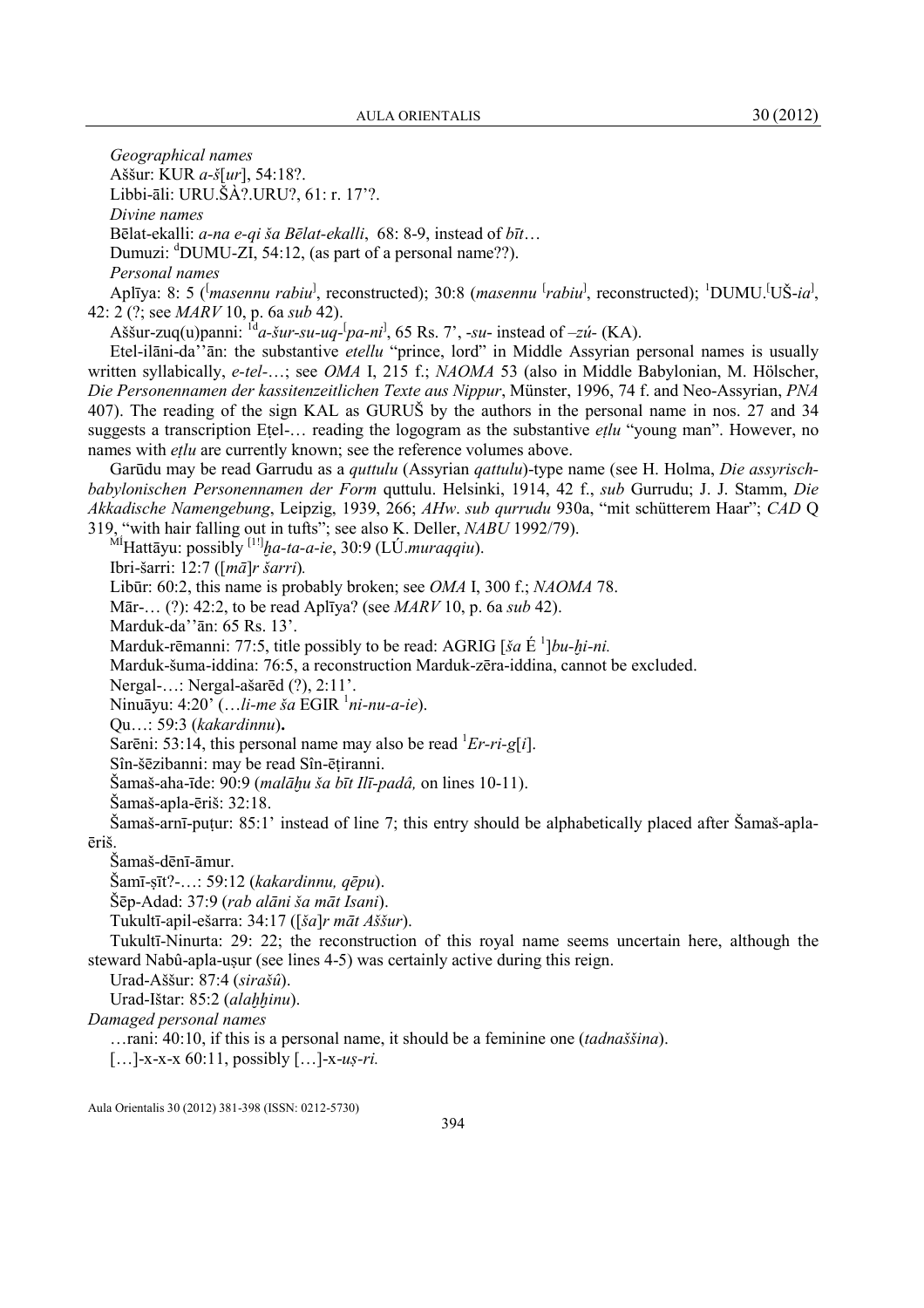Observations on the concordances:

Page 19, VAT 15510, according to MARV 10, page 9 sub 89, its excavation number is Ass. 18784gb. Page 20, Ass.  $18784gb = VAT 15510 = MARK 10$ , 89 is missing; correct also on page 21. Page 23, VAT  $10008 = Ass. 21101$  does not appear in the previous concordances.

All in all, we must thank and congratulate the authors of the volume for making accessible this important documentation to the rest of the Assyriological community in such a high quality publication. We await their publication of the transliterations, translations and commentary of the MARV 10-texts with great interest.

> Jaume Llop Berlin 11/5/2012

Gábor Takács, Studies in Afro-Asiatic Comparative Phonology: Consonants. Berlín: Reimer 2011. 258 pp. – ISBN: 978.34.960.2842.0-34.960.2842.4.

Dieses Werk mit seiner stark spezialisierten Thematik und eleganten Aufmachung bietet auf 258 Seiten eine Reihe von historisch-komparatistischen Studien zur Rekonstruktion des phonologischkonsonantischen Systems der afroasiatischen Sprachen (Hamito-Semitisch). Das generelle Anliegen des Werkes ist es, vermittels der regelmäßigen Übereinstimmung der untersuchten Sprachgruppen, zwischen jenen Segmenten der historischen Phoneme zu unterscheiden, die einerseits auf das Proto-Afroasiatische zurückgehen und andererseits (historisch gesehen) eine Innovation darstellen dürften. Der Autor legt seinen Studien die traditionelle Klassifikation des Afroasiatischen in sechs Gruppen zugrunde: Semitisch, Ägyptisch, Berberisch, Kuschitisch, Omotisch und Tschadisch.

Der Autor dieses Bandes, Gábor Takács, ist Mitglied des Sprachwissenschaftlichen Instituts an der Ungarischen Akademie der Wissenschaften. Aus seiner Feder stammt unter anderem das noch unvollendete Egyptian Etymological Dictionary (2001), das aus Sicht der historischen Rekonstruktion des Ägyptischen in Verbindung mit dem Afroasiatischen ein bedeutsamer Meilenstein geworden ist – vor allem da andere spezialisierte Werke zu diesem Thema fehlen.

Das Werk ist in zwölf Teile gegliedert. Den ersten und zwölften bilden Einleitung (S. 6-7) sowie Konklusionen. Im Rest des Bandes finden sich Kapitel, im Hinblick auf ihr Thema auch als Einzelstudien bezeichnet werden könnten. Das Buch schließt mit Übersichten zu den Transkriptionen und Abkürzungen sowie einer sehr aktuellen und detaillierten Bibliographie.

Nach der Einleitung führt das erste Kapitel (§1: 8-19) in den Forschungsstand zum Afroasiatischen ein. Dieser erste Teil ist in acht Abschnitte unterteilt. Der erste (§1.1: 8) behandelt die im Anschluß an den Essai comparatif von M. Cohen (1947) erstellten Arbeiten und beschreibt die Fehler in einigen Arbeiten von J. H. Greenberg, Diakonoff und ihren Mitarbeitern. Des weiteren wird auf das Wörterbuch von Orel-Stolbova und die historisch-komparatistische Arbeit von Ch. Ehret eingegangen. Allerdings wird die jüngst erschienene und interessante Arbeit von M. Lionel Bender (The Afrasian Reconsidered, 2007), die afroasiatische Wortwurzeln rekonstruiert, nicht berücksichtigt.

Im folgenden Kapitel (§1.2: 9) konzentriert sich Takács auf die ältesten und am besten belegten afroasiatischen Sprachen, denen als Werkzeug für die Rekonstruktion der Protosprache eine große Bedeutung zukommt. Konkret wird die Bedeutung des Semitischen unterstrichen, da es der am besten und zugleich, gemeinsam mit dem Ägyptischen, der älteste bezeugte Zweig ist. Dennoch beklagt sich der Autor in diesem Abschnitt zu Recht, daß nach wie vor Werken zur Rekonstruktion dieser Sprachfamilie strico sensu fehlen, da das Dictionnaire des racines sémitiques von D. Cohen (seit 1970) kein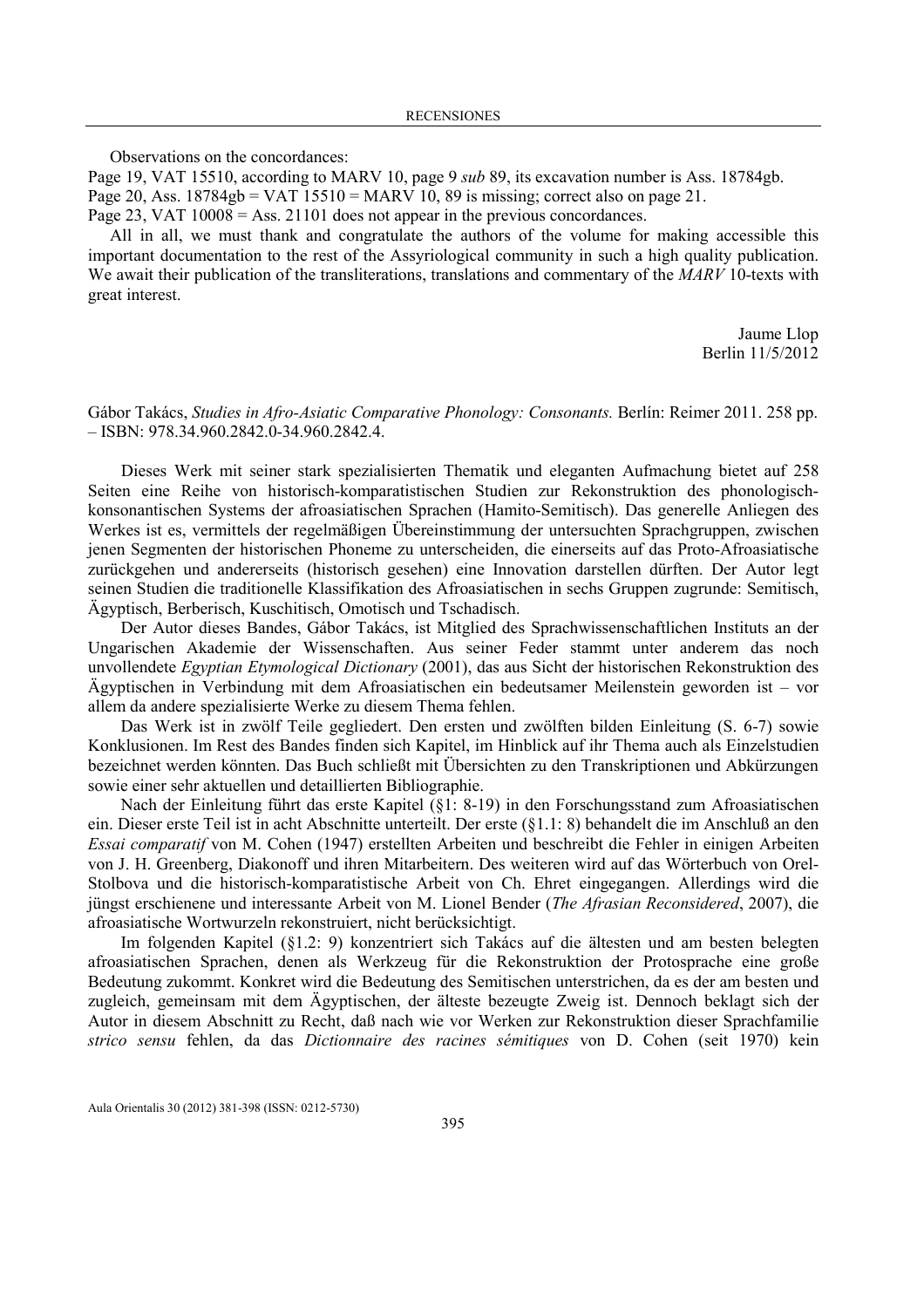etymologisches Wörterbuch darstellt. Das zweite wichtige Wörterbuch von Kogan und Militarev (Semitic Etymological Dictionary) ist thematisch und nicht alphabetisch aufgebaut und daher nicht erschöpfend.

Im Hinblick auf die nominale Wurzel im Protosemitischen würdigt Takács die Pionierstudien von Diakonoff (1970) und Dolgopolsky (1986). In diesem Sinne vermißt man jedoch, daß der Autor nicht die Notwendigkeit eines historisch-komparatistischen Wörterbuchs der Verbal- und Nominalwurzeln des Semitischen unterstreicht, wie es z. B. in Form des Lexikon der Indogermanischen Verben von H. Rix für die indoeuropäischen Sprachen vorliegt. Dies stellt eine Arbeit dar, die noch zu leisten ist und die Rekonstruktion des Afroasiatischen erleichtern dürfte.

Der dritte Abschnitt des ersten Teils (§1.3: 10-14) stellt einen kritischen Kommentar über die Entsprechungen zwischen dem Semitischen und dem Altägyptischen dar, die von Otto Rössler (1971) erarbeitet wurden. Anschließend nimmt Takács eine Kritik der Methodik vor, die von den auf Rössler aufbauenden Arbeiten verwendet wurde (Schneider, Quack und Kammerzell).

Das folgende Kapitel (§1.4: 15) behandelt das Thema der Rekonstruktion des Konsonantensystems des Berberischen. Hier werden die Werke von M. Kossmann (Essai sur la phonologie du proto-berbère, 1999) sowie die für das Ahaggar fundamentalen Studien von K. G. Prasse gewürdigt.

Im Anschluß (§1.5: 16) wird das Thema der Rekonstruktion der kuschitischen Sprachen gestreift. Der Autor beklagt das Fehlen einer lexikalischen Rekonstruktion für das allgemeine Kuschitische, obwohl viele Zweige unabhängig voneinander untersucht wurden.

Der sechste Teil (§1.6: 17) konzentriert sich auf den Status der Rekonstruktion des Omotischen und analysiert das Werk von M. L. Bender, das sich der Rekonstruktion des Proto-Omotischen widmet.

Die lexikalische und phonologische Rekonstruktion des Tschadischen (§1.7: 17) ist, dem Autor zufolge, unter den afroasiatischen Sprachen möglicherweise am stärksten umstritten. Takács geht an dieser Stelle auf das Werk von Neumann (1977) und dessen vokalisierte Rekonstruktion der Wortwurzeln auf Basis der Struktur KVKV-, VKV- und KV- ein. Er erweist sich als Befürworter der rein konsonantischen Rekonstruktion der Wurzeln. Er ist jedoch unkritisch gegenüber dem Fakt, daß die Struktur VKV- aus einer diachronen Sicht in einer Wurzel nicht möglich ist, da sie dem grundlegenden Aufbau der Silbenkonstruktion widerspricht. Im Unterschied zur Arbeit von Neuman, würdigt er die Werke von H. Jungraithmayr (1981, 1994) sowie Stolbova (1986, 1987) über die die vergleichende Phonologie des westlichen Tschadischen.

Im achten Teil des ersten Kapitels (§1.8: 19) wird abschließend der Vergleich zwischen den afroasiatischen Sprachfamilien behandelt. Takács zufolge ist die Evolution des Ägyptischen nicht mit dem Protosemitischen vergleichbar, was auf die innovative Situation der Phoneme im Ägyptischen zurückzuführen ist. Hier werden die Arbeiten von Dolgopolsky und seiner Schülerin Stolbova analysiert, die während der 1980er und 1990er Jahre veröffentlicht wurden. In ihnen wurden regelmäßige Übereinstimmungen zwischen den Phonemen, die für das Kuschitische und Tschadische rekonstruiert wurden, hergestellt und mit den Daten aus dem Semitischen und Ägyptischen verglichen.

Das zweite Kapitel (§2: 20-33) nimmt die historische Rekonstruktion der semitischen Sibilanten und der Übereinstimmung mit den ursprünglichen afroasiatischen Phonemen in den Blick. Es wird versucht, die Hypothese der Affrikation des Semitischen mit etymologischen Belegen aus dem Afroasiatischen zu untermauern. Der Autor unterstreicht die Tatsache, daß eine Lautgeschichte der semitischen Sibilanten (die traditionell als Frikative aufgefaßt werden) noch fehlt. Es ist daher notwendig, diese aus einer neuen afroasiatischen Sicht erneut zu analysieren.

In dieser komparatistischen Studie über die Vorgeschichte der semitischen Sibilanten (Protosemitisch \*s, \*ṣ, \*z, \*ṯ, \*ṯ̣, \*ḏ, \*ṣ́) werden die regelmäßigen Entsprechungen zwischen der Serie von Sibilanten im Semitischen und dem südlichen Kuschitischen (besonders mit dem Angas-Sura und dem nördlichen Bauchi, also zweier tschadischer Sprachen) untersucht, um den Charakter der affrizierten Sibilanten (\*c, \*c̣, \*Ʒ, \*č, \*č̣, \*ǯ, \*ĉ̣) im Afroasiatischen genau feststellen zu können. Dieser Vergleich könne, so Takács,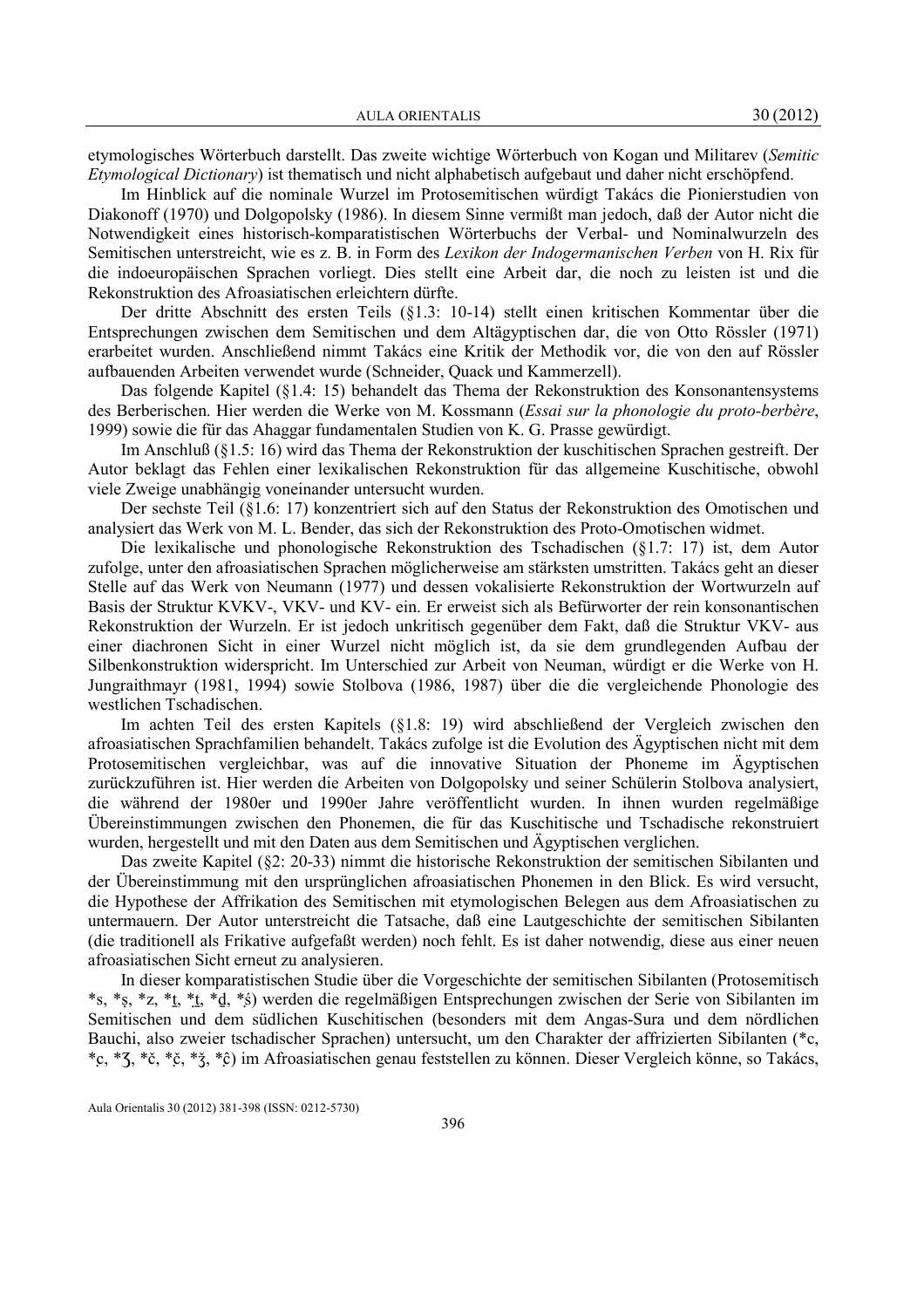die regelmäßige Entsprechung zwischen den beiden Sprachgruppen bestätigen (was aus einer historischen Sicht durchaus überraschend erscheinen dürfte).

Das dritte Kapitel (§3: 34-82) geht nochmals auf das neue System der konsonantischen Äquivalenzen zwischen dem Ägyptischen und Semitischen ein, das durch Otto Rössler formuliert wurde. Das Kapitel widmet sich der Neuen Komparatistik dieses Autors (1971) und führt eine radikale und originelle Revision der genannten Entsprechungen durch. Diese Rekonstruktion hatte innerhalb bestimmter Kreise der deutschen Ägyptologie stark an Popularität gewonnen (F. Kammerzell, A. Loprieno, H. Satzinger, W. Schenkel, Th. Schneider, C. Peust i J. Zeidler und R. M. Voigt). In Bezug auf die durch Rössler erarbeiteten Tafeln zur Rekonstruktion der ägyptischen Phoneme ist die Meinung von Takács eindeutig: Unter Beachtung der neueren linguistischen Forschung, die in den älteren Werken noch unbekannt war, geht das System fehl und muß erneut formuliert werden. Daher können viele der Schlüsse über die historische Phonologie des Ägyptischen und Semitischen (besonders die Entsprechung des Altägyptischen  $*$ <sup>r</sup> mit dem Protosemitischen  $*$ d) nicht länger als begründet erachtet werden.

Das folgende Kapitel (§4: 83-103) behandelt die Entsprechungen zwischen zwei Phonemen, die in zwei berberischen Dialekten vorkommen: das glottale \*h des Ahaggar und das bilabiale frikative \*ḇ des Ghadames). Der systematische Vergleich zwischen dem Berberischen und dem Afroasiatischen läßt den Autor folgende Entsprechungen schließen: auf der einen Seite Ahaggar < Berberisch \*ḇ (< Afroasiatisch \*b oder \*h oder \*h) vs. Berberisch \*z (< Afroasiatisch \* $\zeta$ , \* $\zeta$ , \* $\zeta$ , \* $\zeta$ , \* $\zeta$ ) vs. Berberisch \*h (< Afroasiatisch \*h). Und, auf der anderen Seite, Berberisch \*ḇ < Afroasiatisch \*b oder \*h/ḥ (aufgrund einer sekundären Labialisierung).

Im fünften Teil des Buches (§5: 104-110) wird die Entwicklung der affrizierten glottalisierten Sibilanten im Afroasiatischen und der glottalisierten dentalen Okklusive im Berberischen und Tamazight untersucht. Auf diese Weise gelangt der Autor zu dem Schluß, daß die emphatischen Alveolare \*d und \*z des Berberischen aus verschiedenen afroasiatischen Phonemen stammen.

Das sechste Kapitel (§6: 110-111) behandelt das Thema der glottalen und pharyngalen Reihe im Afroasiatischen sowie die kompensatorische Dehnung zu \*ā aufgrund des Ausfalls der Laryngale, wie im östlichen Kuschitischen. Daher wird in den Sprachen, die diesem Zweig angehören, eine Wurzel mit Laryngal (H) vom Typ  $^*C_1aHC_2$ - durch kompensatorische Dehnung zu  $^*C_1aC_2$ - (ausgenommen das velare Frikativphonem  $*h$ , der stimmhafte pharyngale Frikativ  $*$ <sup> $\epsilon$ </sup> und der stimmlose glottale Frikativ  $*h$ , denn diese bleiben im östlichen Kuschitisch erhalten).

Takács geht auch auf die traditionelle Hypothese ein, der zufolge die Pharyngale und Glottale des südlichen Kuschitisch (\* $h$ , \* $h$ , \* $\frac{f}{h}$  \*h und \* $\frac{f}{h}$ ) eine Entsprechung in den gleichen Reihen des Protosemitischen haben. Der Autor bestätigt hier die communis opinio, der zufolge die Sprachen des westlichen Rift (Bauchi) die ursprünglichen afroasiatischen Glottale und Pharyngale bis heute bewahrt haben und sich damit vom Rest der kuschitischen Sprachen unterscheiden, die eine Reihe von innovativen Laryngalen aufweisen.

Im Anschluß (§7: 112-114) wird das Thema des stimmhaften affrizierten palatalen Phonems ǯ- im Rendille, einer kuschitischen Sprache in Kenia, und seiner Rekonstruktion mittels des Vergleichs zwischen den kuschitischen und afroasiatischen Belegen behandelt. Dargelegt werden die elementaren Regeln der historischen Phonologie des Rendille und die regelmäßigen Entsprechungen des Sam, das in der östlichen Zone des Sees Tana gesprochen wird, mit den konsonantischen Phonemen im Ägyptischen und Semitischen.

Im achten Abschnitt (§8: 115-147) faßt der Autor das phonologische System der Konsonanten in den südlichen kuschitischen Sprachen zusammen und gelangt zu den folgenden Schlüssen: 1.) Die Triade der Labiale in diesen Sprachen (\*b, \*p und \*f) ist ein Archaismus, den auch das Ägyptische und Tschadische bewahren. In der Mehrzahl der anderen kuschitischen Sprachen, wie auch den semitischen und berberischen, ist dieser verlorengegangen. 2.) Die große Vielfalt des südlichen Kuschitisch an Affrikaten